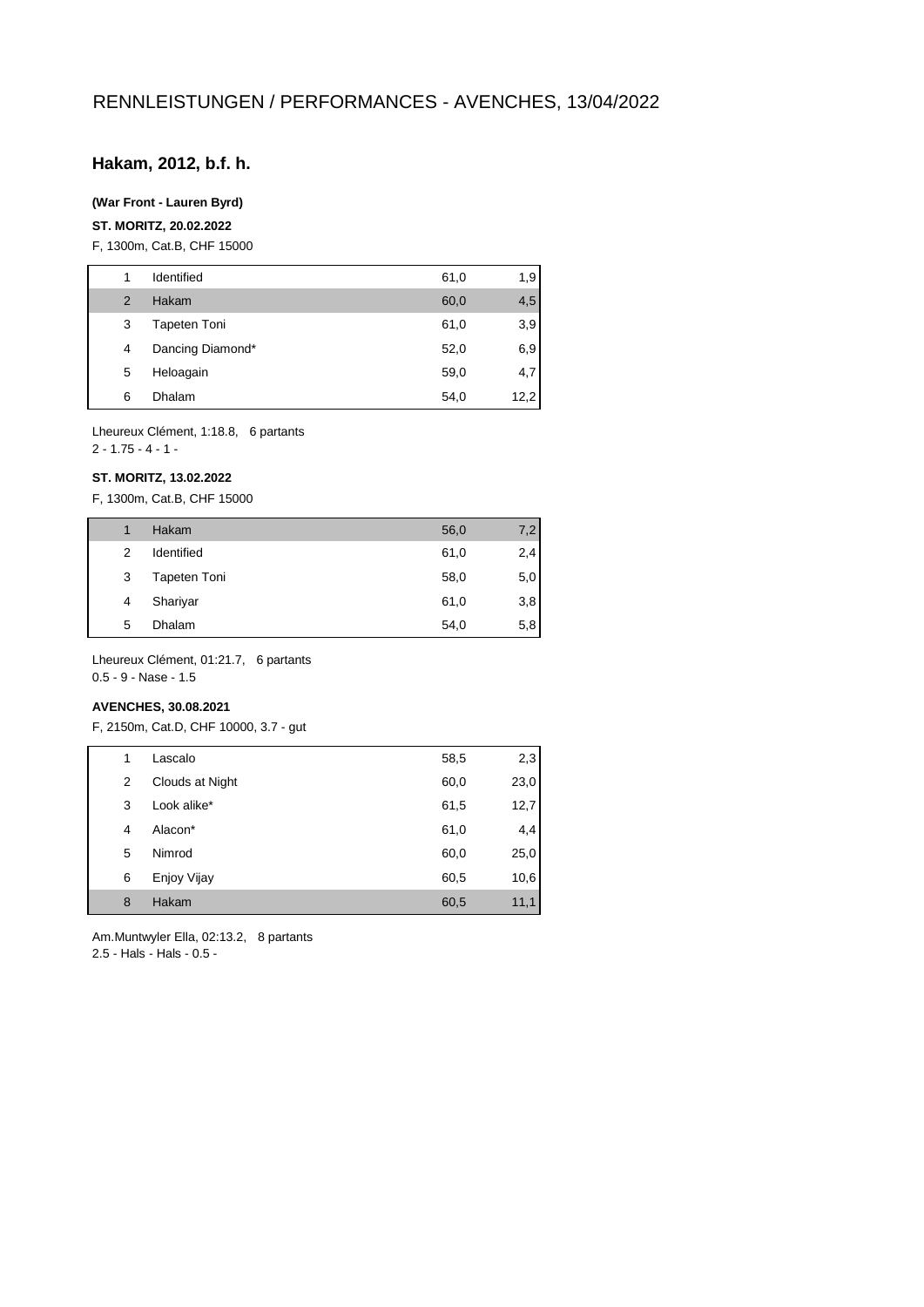# **Hautot, 2015, b. h.**

# **(Zoffany - Super Hantem)**

# **AVENCHES, 14.10.2021**

F, 1600m, Cat.B, CHF 12000, 3.9 - gut

| 1              | Whaze         | 62,0 | 2,9  |
|----------------|---------------|------|------|
| 2              | Thalissa      | 58,5 | 6,3  |
| 3              | Matey         | 59,0 | 5,1  |
| $\overline{4}$ | <b>Hautot</b> | 60,0 | 3,3  |
| 5              | Valrose       | 56,5 | 10,9 |
| 6              | Shaolin       | 58,0 | 10,1 |
|                |               |      |      |

Guilbert Nicolas, 01:38.6, 6 partants 2.5 - 0.5 - Hals - 1.25 -

# **DIELSDORF, 26.09.2021**

F, 1800m, Cat.B, CHF 15000, 4 - gut

| 1 | <b>Hautot</b> | 60,0 | 6,5  |
|---|---------------|------|------|
| 2 | Whaze         | 61,0 | 1,7  |
| 3 | Justin        | 59,0 | 5,3  |
| 4 | Shaolin       | 58,0 | 10,5 |
| 5 | Valrose       | 54,5 | 10,5 |
| 6 | Very Meri     | 60,0 | 10,7 |

Guilbert Nicolas, 01:49.9, 7 partants

Hals - 4 - 2.5 - 1.5 -

# **FRAUENFELD, 05.09.2021**

F, 1600m, Cat.B, CHF 10000, 4 - gut

| 1 | <b>Hautot</b>    | 59,5 | 6,8 |
|---|------------------|------|-----|
| 2 | Justin           | 58,5 | 6,4 |
| 3 | Zandvoort        | 62,0 | 3,9 |
| 4 | Valrose          | 58,0 | 9,9 |
| 5 | Thalissa         | 62,0 | 2,1 |
| 6 | <b>Mitshurin</b> | 57,0 | 6,4 |

Guilbert Nicolas, 01:39.7, 7 partants 1.5 - Hals - Hals - 0.5 -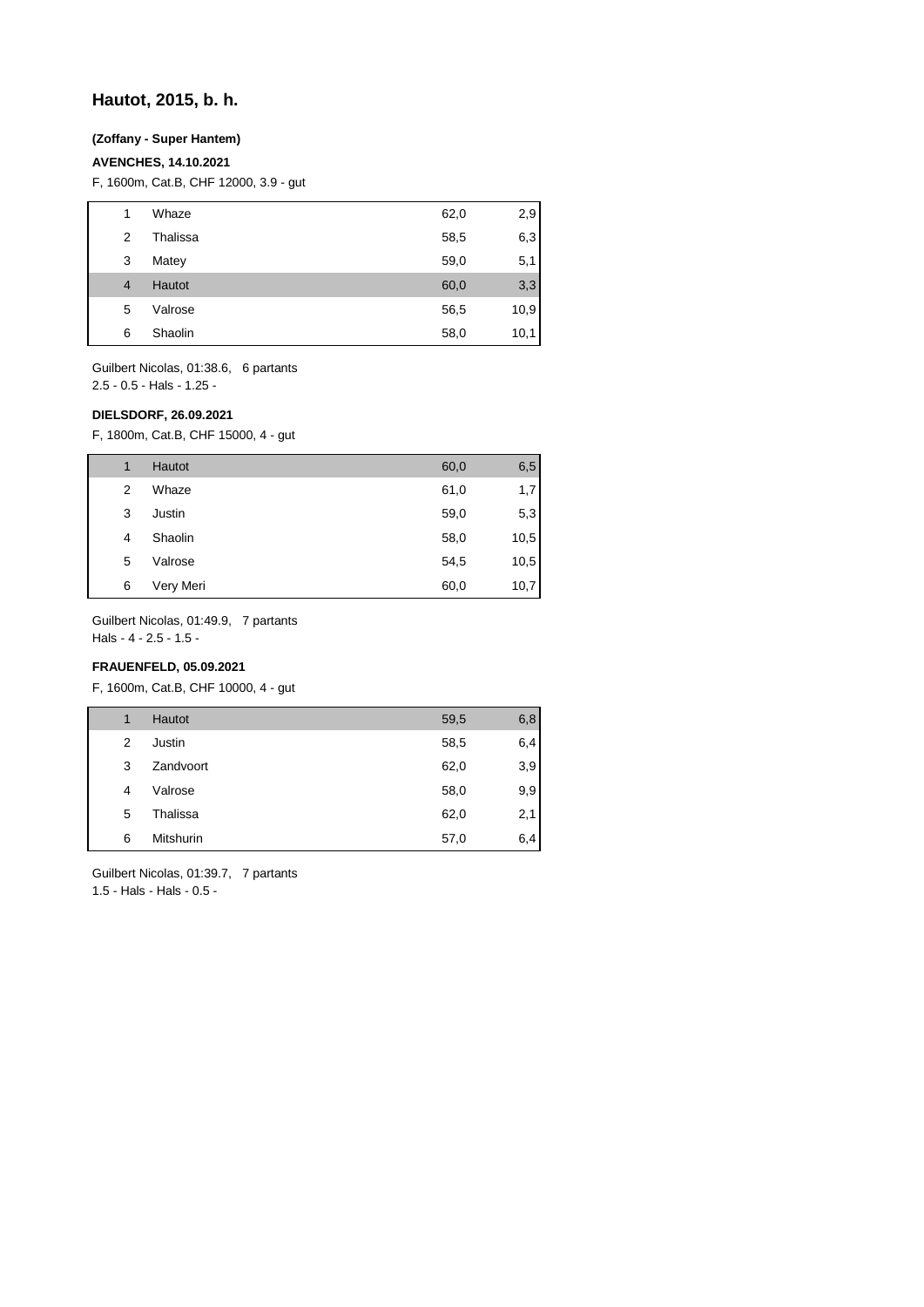# **Justin, 2018, gr. m.**

#### **(Outstrip - Just For Show)**

**France - Lyon-la Soie, 18.11.2021**

F, 1800m, Cat.E, EUR 16000

2 Justin

Vogt Sibylle

# **DIELSDORF, 26.09.2021**

F, 1800m, Cat.B, CHF 15000, 4 - gut

| 1 | Hautot    | 60,0 | 6,5  |
|---|-----------|------|------|
| 2 | Whaze     | 61,0 | 1,7  |
| 3 | Justin    | 59,0 | 5,3  |
| 4 | Shaolin   | 58,0 | 10,5 |
| 5 | Valrose   | 54,5 | 10,5 |
| 6 | Very Meri | 60,0 | 10,7 |

Lheureux Clément, 01:49.9, 7 partants Hals - 4 - 2.5 - 1.5 -

# **FRAUENFELD, 05.09.2021**

F, 1600m, Cat.B, CHF 10000, 4 - gut

| 1              | Hautot           | 59,5 | 6,8 |
|----------------|------------------|------|-----|
| $\overline{2}$ | Justin           | 58,5 | 6,4 |
| 3              | Zandvoort        | 62,0 | 3,9 |
| 4              | Valrose          | 58,0 | 9,9 |
| 5              | Thalissa         | 62,0 | 2,1 |
| 6              | <b>Mitshurin</b> | 57,0 | 6,4 |

Lheureux Clément, 01:39.7, 7 partants 1.5 - Hals - Hals - 0.5 -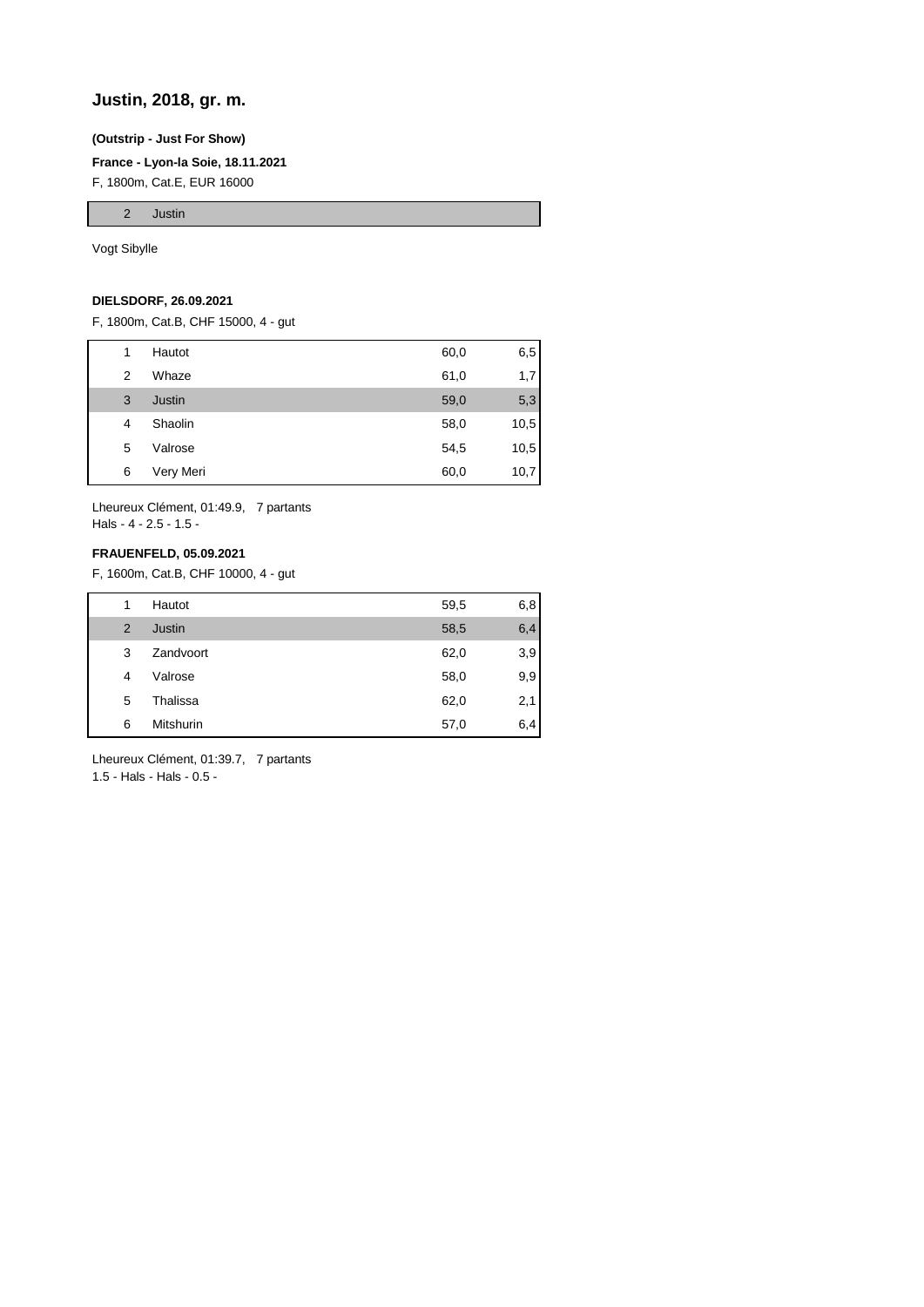# **Notte A Roma, 2014, b. h.**

#### **(Holy Roman Emperor - Japan)**

#### **France - Paray-le-Monial, 26.03.2022**

F, 1700m, Cat.F, EUR 9000

5 Notte A Roma

Campos Remi

#### **France - Marseille-Vivaux, 02.03.2022**

F, 1500m, Cat.E, EUR 13000

6 Notte A Roma

Campos Remi

### **France - Lyon-Parilly, 08.11.2021**

F, 1350m, Cat.E, EUR 18000

NP Notte A Roma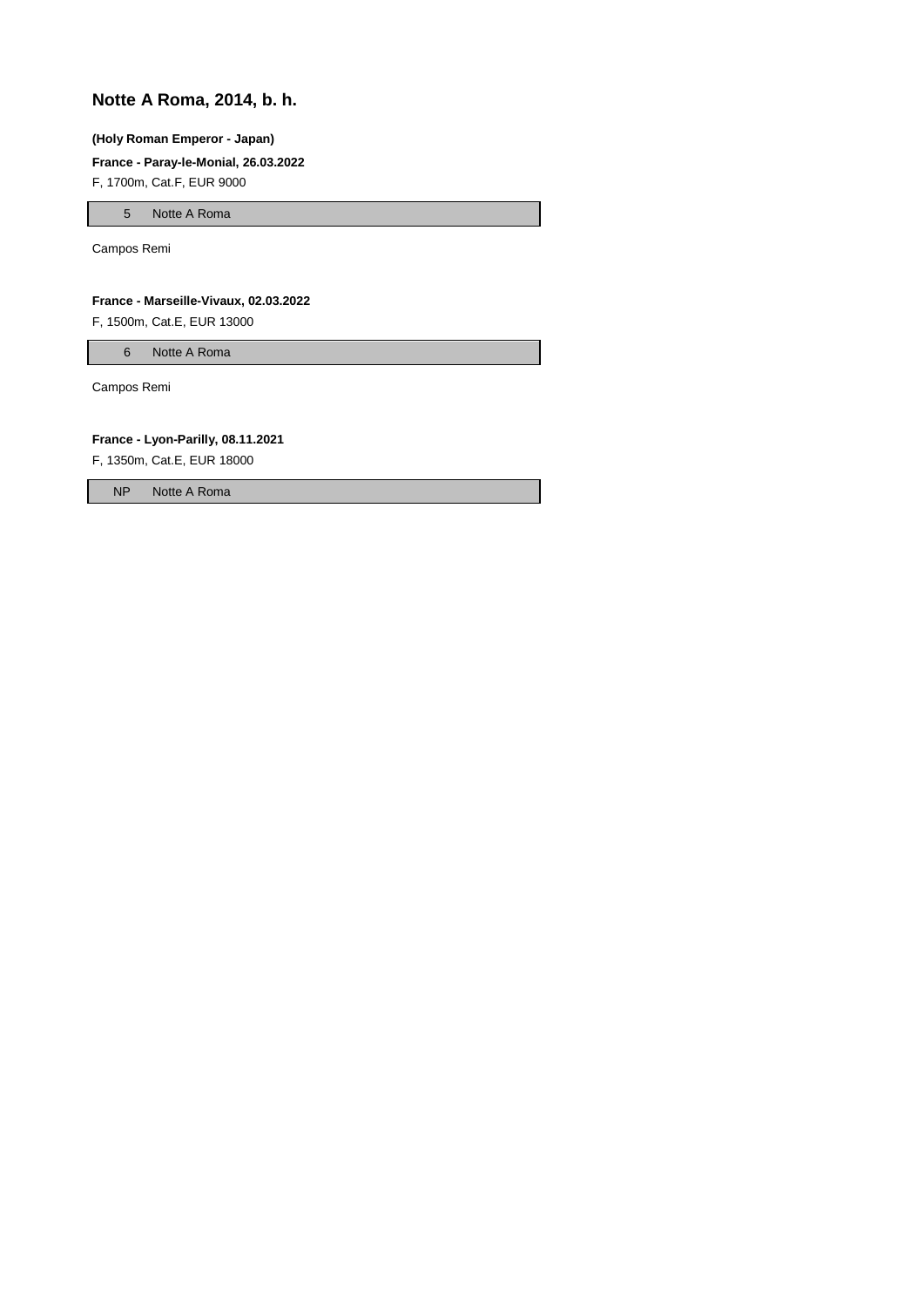# **Tapeten Toni, 2018, al. h.**

## **(Mehmas - Takara Girl)**

### **ST. MORITZ, 20.02.2022**

F, 1300m, Cat.B, CHF 15000

| 1 | Identified          | 61,0 | 1,9  |
|---|---------------------|------|------|
| 2 | Hakam               | 60,0 | 4,5  |
| 3 | <b>Tapeten Toni</b> | 61,0 | 3,9  |
| 4 | Dancing Diamond*    | 52,0 | 6,9  |
| 5 | Heloagain           | 59,0 | 4,7  |
| 6 | Dhalam              | 54,0 | 12,2 |

Murzabayev Bauyrzhan, 1:18.8, 6 partants  $2 - 1.75 - 4 - 1 -$ 

### **ST. MORITZ, 13.02.2022**

F, 1300m, Cat.B, CHF 15000

| 1 | Hakam               | 56,0 | 7,2 |
|---|---------------------|------|-----|
| 2 | Identified          | 61,0 | 2,4 |
| 3 | <b>Tapeten Toni</b> | 58,0 | 5,0 |
| 4 | Shariyar            | 61,0 | 3,8 |
| 5 | <b>Dhalam</b>       | 54,0 | 5,8 |

Am.Langhard Jenny, 01:21.7, 6 partants 0.5 - 9 - Nase - 1.5

# **France - Cagnes-sur-Mer, 18.01.2022**

F, 1300m, Cat.D, EUR 20000

NP Tapeten Toni

Vogt Sibylle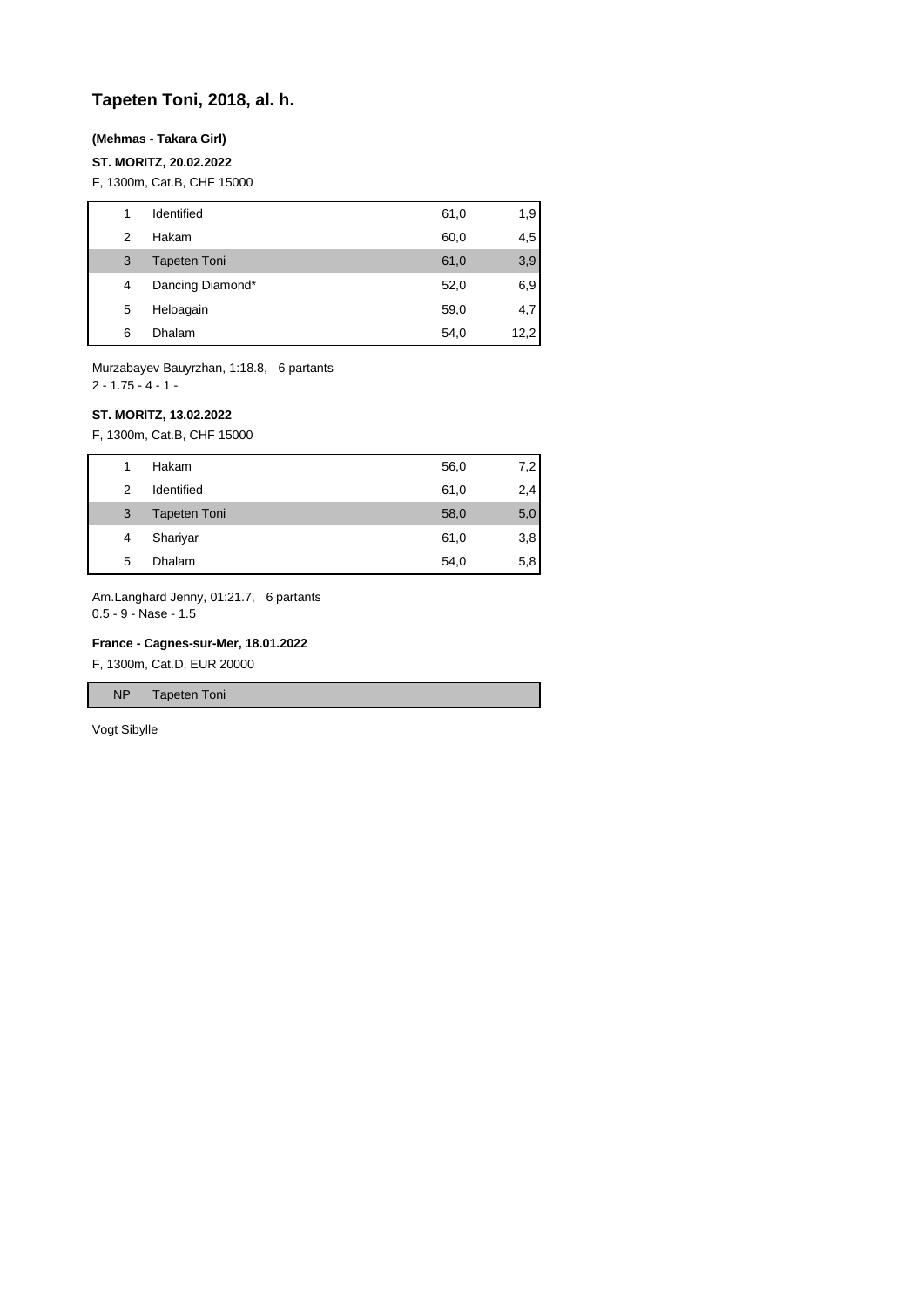# **Zandvoort, 2016, b. h.**

## **(Footstepsinthesand - Profound Emotion)**

## **DIELSDORF, 26.09.2021**

F, 1800m, Cat.B, CHF 15000, 4 - gut

| 1 | Hautot    | 60,0 | 6,5  |
|---|-----------|------|------|
| 2 | Whaze     | 61,0 | 1,7  |
| 3 | Justin    | 59,0 | 5,3  |
| 4 | Shaolin   | 58,0 | 10,5 |
| 5 | Valrose   | 54,5 | 10,5 |
| 6 | Very Meri | 60,0 | 10,7 |
| 7 | Zandvoort | 61,0 | 4,3  |

Plaçais Olivier, 01:49.9, 7 partants Hals - 4 - 2.5 - 1.5 -

#### **FRAUENFELD, 05.09.2021**

F, 1600m, Cat.B, CHF 10000, 4 - gut

| 1 | Hautot    | 59,5 | 6,8 |
|---|-----------|------|-----|
| 2 | Justin    | 58,5 | 6,4 |
| 3 | Zandvoort | 62,0 | 3,9 |
| 4 | Valrose   | 58,0 | 9,9 |
| 5 | Thalissa  | 62,0 | 2,1 |
| 6 | Mitshurin | 57,0 | 6,4 |

Plaçais Olivier, 01:39.7, 7 partants

1.5 - Hals - Hals - 0.5 -

# **DIELSDORF, 21.08.2021**

F, 1800m, Cat.D, CHF 10000, 3.5 - gut

| 1 | Whaze         | 61,0 | 4,0 |
|---|---------------|------|-----|
| 2 | Thalissa      | 58,5 | 3,8 |
| 3 | Hautot        | 60,0 | 8,1 |
| 4 | Justin        | 59,0 | 4,8 |
| 5 | Apollo Flight | 62,0 | 9,2 |
| 6 | Zandvoort     | 62,0 | 5,6 |
|   |               |      |     |

Plaçais Olivier, 01:47.2, 8 partants

2 - 2.5 - 2.5 - Kopf -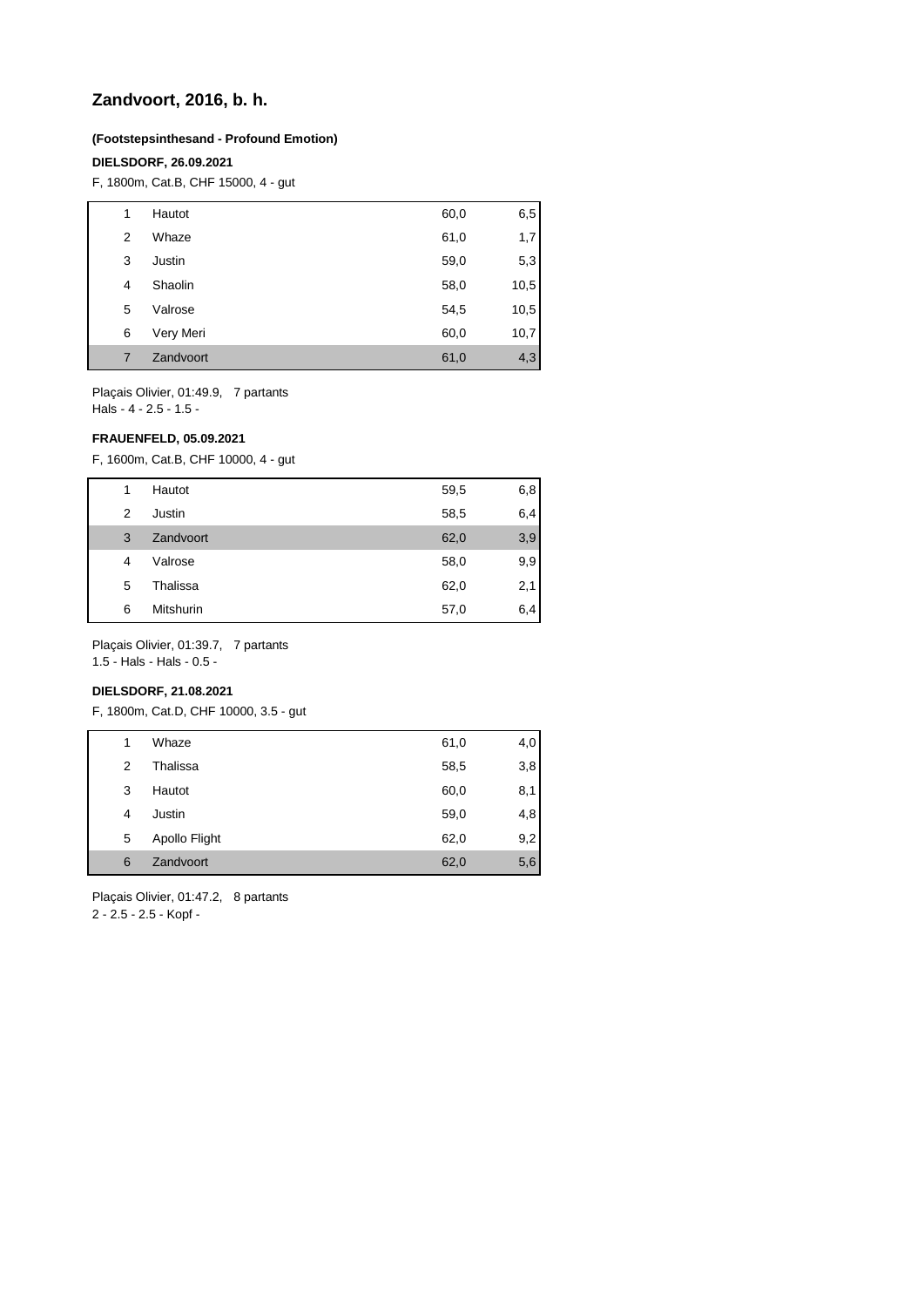# **Miyaz, 2018, gr. h.**

**(Siyouni - Mila)**

### **FRAUENFELD, 05.09.2021**

F, 2400m, Cat.A, CHF 50000, 4 - gut

| 1 | Galactica    | 56,5 | 1,9 |
|---|--------------|------|-----|
| 2 | Domstürmer   | 58,0 | 4,4 |
| 3 | Sir Vulcano  | 58,0 | 3,4 |
| 4 | Kind of Cool | 58,0 | 4,5 |
| 5 | Miyaz        | 58,0 | 5,8 |
|   |              |      |     |

Lheureux Clément, 02:36.5, 5 partants 0.75 - 3.5 - 2.5 - 4

## **DIELSDORF, 21.08.2021**

F, 2300m, Cat.D, CHF 10000, 3.5 - gut

| 1 | Lascalo     | 55,0 | 1,8  |
|---|-------------|------|------|
| 2 | Samurai     | 57,5 | 5,7  |
| 3 | Hakam       | 60,5 | 11,4 |
| 4 | Enjoy Vijay | 60,5 | 8,1  |
| 5 | Miyaz       | 60,5 | 3,0  |
| 6 | Look alike* | 63,0 | 5,9  |

Lheureux Clément, 02:27.5, 6 partants 2 - 2.5 - Hals - 0.75 -

# **France - Saint-Cloud, 16.06.2021**

F, 1600m, Cat.D, EUR 27000

3 Miyaz

Soumillon Christophe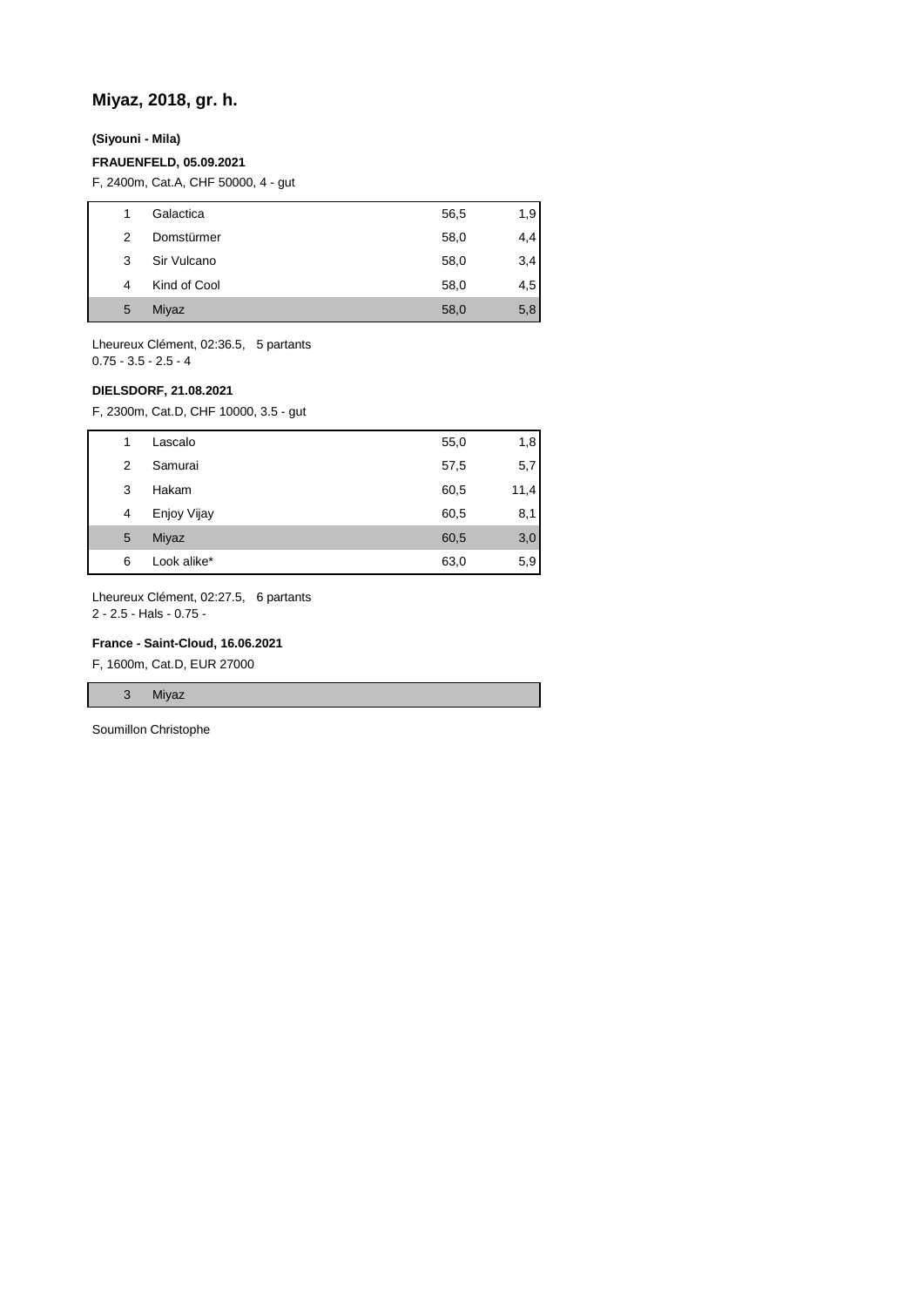# **Nick Cassedy, 2018, b. h.**

#### **(Mukhadram - Bestfootforward)**

## **AVENCHES, 24.06.2021**

F, 2150m, Cat.F, CHF 8000, 4.4 - gut

| 1 | <b>Nick Cassedy</b> | 61,0 | 2,7  |
|---|---------------------|------|------|
| 2 | Ganador*            | 58,5 | 24,5 |
| 3 | Moon Dust*          | 52,0 | 34,0 |
| 4 | Nouga*              | 55,5 | 3,7  |
| 5 | Miss Dreamy         | 59,5 | 21,8 |
| 6 | Jashiba*            | 58,5 | 6,5  |

Plaçais Olivier, 02:37.6, 10 partants  $10 - 3 - 3 - 2.5$ 

#### **DIELSDORF, 24.05.2021**

F, 2300m, Cat.F, CHF 8000, 4.9 - weich

| 1 | <b>Nick Cassedy</b> | 56,5 |
|---|---------------------|------|
| 2 | Weihegold           | 55,5 |
| 3 | Magic Mike*         | 55,5 |
| 4 | Pontero             | 64,0 |
| 5 | Mister Zoff         | 62,0 |
| 6 | Atlantico           | 56,5 |

Plaçais Olivier, 02:43.8, 13 partants

3.5 - 6 - 1.5 - 0.25 -

# **AVENCHES, 23.04.2021**

F, 1800m, Cat.E, CHF 9000, 3.3 - gut

| 1              | Justin              | 62,0 |
|----------------|---------------------|------|
| $\overline{2}$ | Fairy Wish          | 59,5 |
| 3              | <b>Nick Cassedy</b> | 59,0 |
| 4              | Jazou*              | 58,5 |
| 5              | Kind of Cool        | 57,0 |
| 6              | Mike Majk           | 58,5 |
|                |                     |      |

Plaçais Olivier, 02:01.7, 7 partants 1.75 - Hals - 1 - 1 -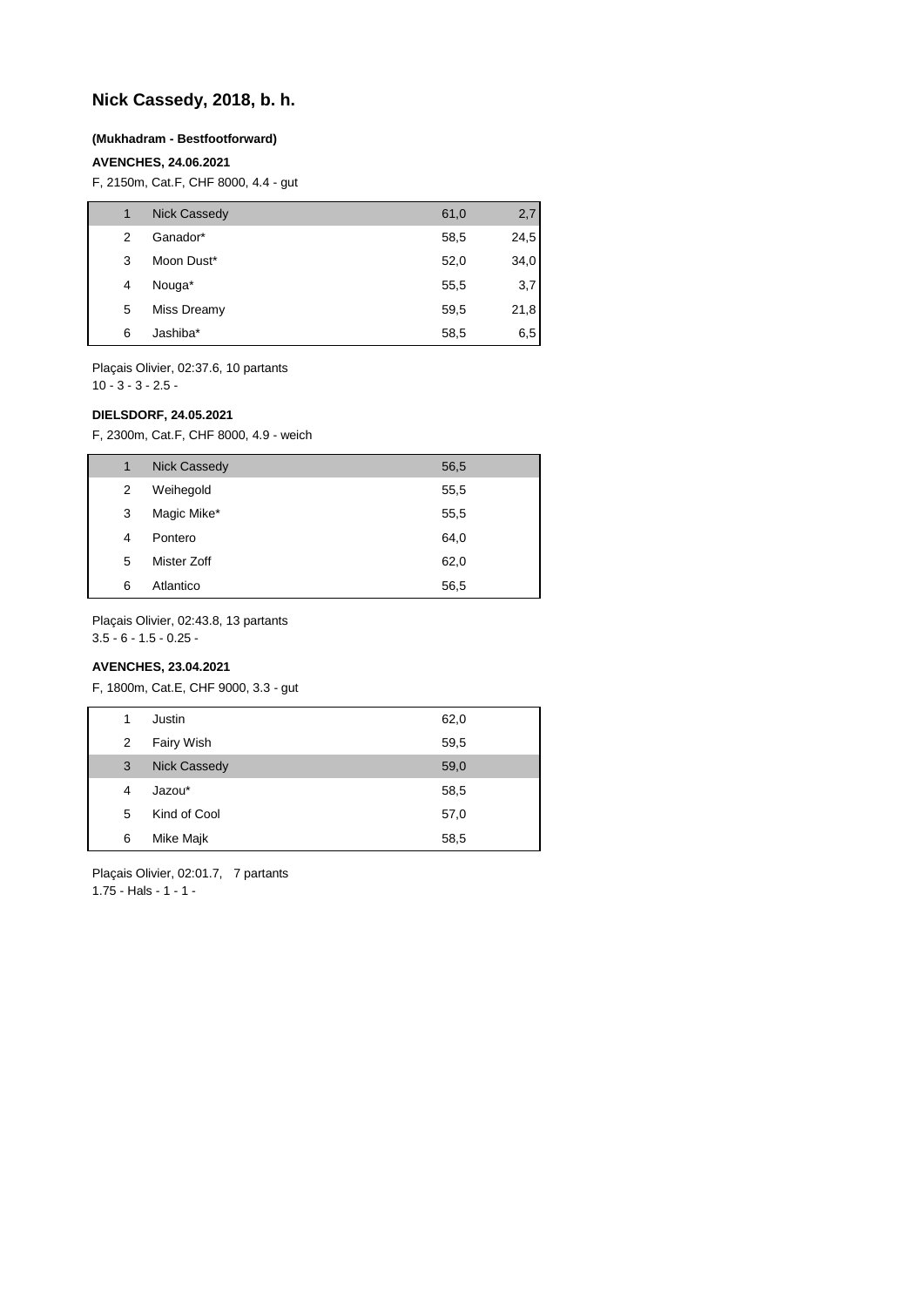# **Reybus, 2017, gr. h.**

### **(Kendargent - Mots Croises)**

# **AVENCHES, 14.10.2021**

F, 1800m, Cat.E, CHF 9000, 3.9 - gut

| 1 | Reybus       | 57,0 | 4,5  |
|---|--------------|------|------|
| 2 | Shooting     | 59,5 | 5,8  |
| 3 | Fairy Wish   | 56,0 | 9,0  |
| 4 | Top Cat      | 57,0 | 13,4 |
| 5 | Jazou*       | 52,0 | 8,2  |
| 6 | Corniche Bay | 56,0 | 16,0 |

Guilbert Nicolas, 01:59.2, 10 partants  $0.75 - 1.5 - 2 - 1.5 -$ 

#### **AVENCHES, 30.08.2021**

F, 1600m, Cat.E, CHF 9000, 3.7 - gut

|   | Myrina*          | 52,0 | 5,2  |
|---|------------------|------|------|
| 2 | Reybus           | 60,0 | 3,2  |
| 3 | Dancing Diamond* | 52,0 | 26,9 |
| 4 | Thomy Dee        | 52,5 | 6,2  |
| 5 | Heloagain        | 62,5 | 11,2 |
| 6 | Corniche Bay     | 59,0 | 3,8  |

Guilbert Nicolas, 01:39.2, 8 partants

0.75 - 0.75 - Hals - k.K. -

# **AVENCHES, 24.08.2021**

F, 1600m, Cat.E, CHF 9000, 4 - gut

| 1 | Reybus           | 61,0 | 3,1  |
|---|------------------|------|------|
| 2 | <b>Mitshurin</b> | 61,0 | 4,4  |
| 3 | Heloagain        | 59,0 | 2,5  |
| 4 | Xenon            | 58,0 | 6,5  |
| 5 | Ultra Pride      | 62,0 | 10,4 |

Guilbert Nicolas, 01:42.0, 5 partants Kopf - 1.5 - 2 - 4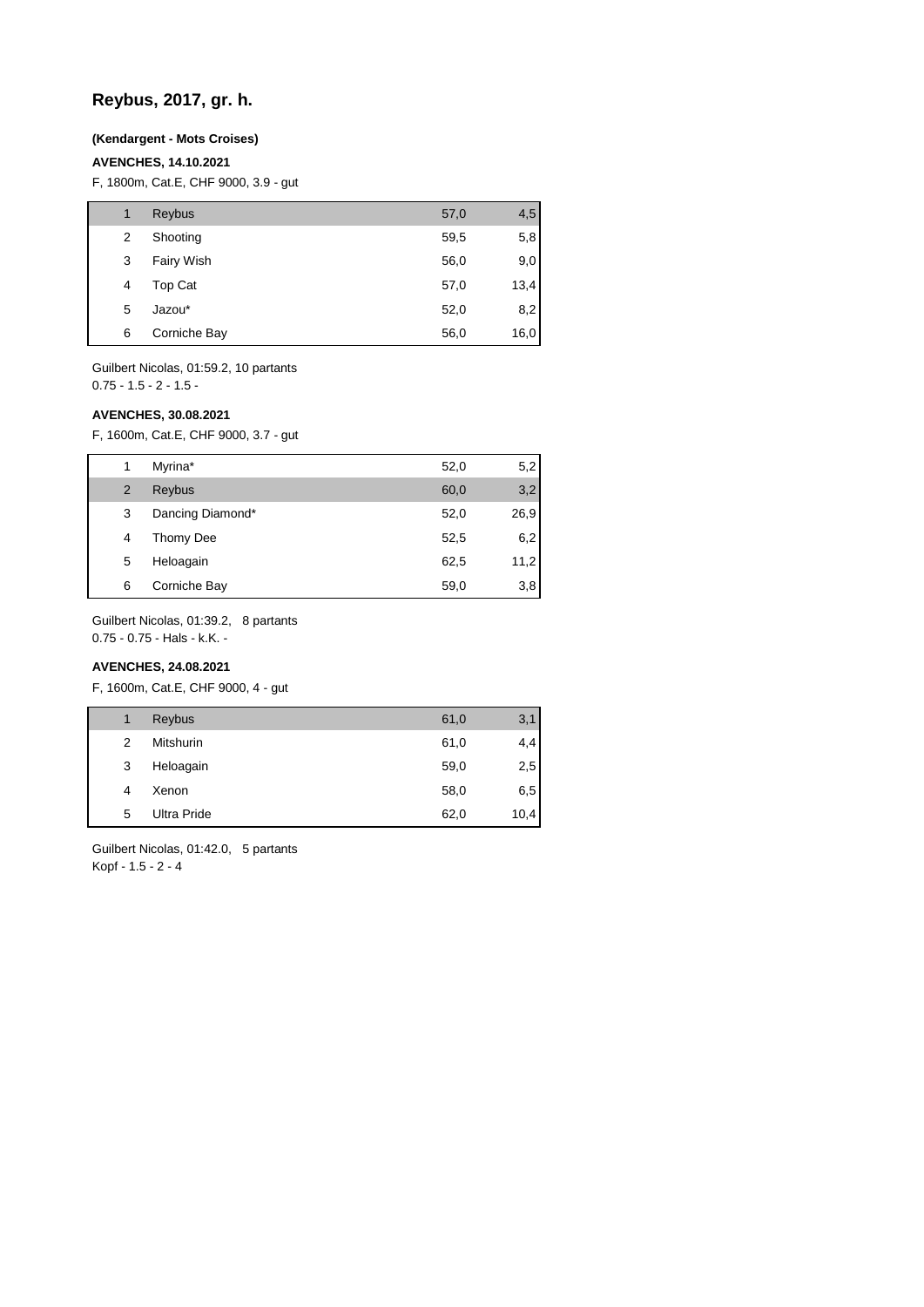# **Shaolin, 2015, b. h.**

## **(Rock of Gibraltar - Strela)**

# **AVENCHES, 14.10.2021**

F, 1600m, Cat.B, CHF 12000, 3.9 - gut

| 1 | Whaze    | 62,0 | 2,9  |
|---|----------|------|------|
| 2 | Thalissa | 58,5 | 6,3  |
| 3 | Matey    | 59,0 | 5,1  |
| 4 | Hautot   | 60,0 | 3,3  |
| 5 | Valrose  | 56,5 | 10,9 |
| 6 | Shaolin  | 58,0 | 10,1 |

Am.Donzé Yvonne, 01:38.6, 6 partants 2.5 - 0.5 - Hals - 1.25 -

#### **DIELSDORF, 26.09.2021**

F, 1800m, Cat.B, CHF 15000, 4 - gut

| 5<br>6 | Valrose<br>Very Meri | 54,5<br>60,0 | 10,5<br>10,7 |
|--------|----------------------|--------------|--------------|
| 4      | Shaolin              | 58,0         | 10,5         |
| 3      | Justin               | 59,0         | 5,3          |
| 2      | Whaze                | 61,0         | 1,7          |
| 1      | Hautot               | 60,0         | 6,5          |

Am.Donzé Yvonne, 01:49.9, 7 partants

Hals - 4 - 2.5 - 1.5 -

# **FRAUENFELD, 05.09.2021**

F, 1850m, Cat.E, CHF 10000, 4 - gut

|   | Vallee des Fleurs | 57,0 | 4,1 |
|---|-------------------|------|-----|
| 2 | Die Rakete        | 56,0 | 7,5 |
| 3 | Fairy Wish        | 52,0 | 2,6 |
| 4 | Cool Sweety*      | 58,5 | 5,2 |
| 5 | Shaolin           | 63,5 | 5,9 |
| 6 | Top Cat           | 58,0 | 6,0 |

Am.Donzé Yvonne, 01:54.9, 8 partants 2.5 - 0.5 - 0.75 - 1 -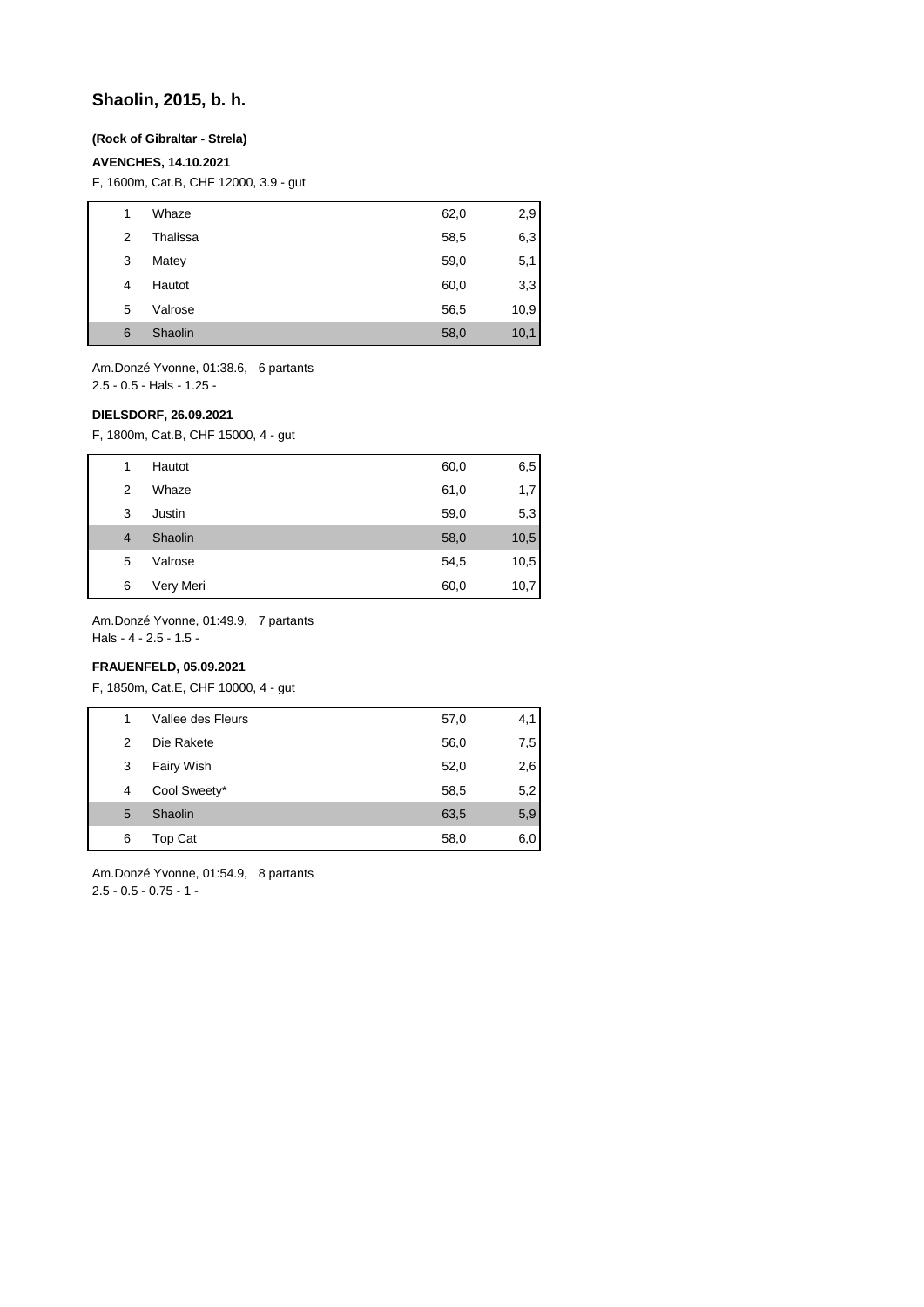# **Shooting, 2017, al. m.**

## **(Shooting To Win - Infinity)**

# **DIELSDORF, 24.10.2021**

F, 2300m, Cat.E, CHF 8000, 3.5 - gut

| 1              | Checkpoint*    | 61,0 | 9,6 |
|----------------|----------------|------|-----|
| 2              | Scappato (H)   | 60,0 | 2,3 |
| 3              | Doncaster Rosa | 54,5 | 5,6 |
| $\overline{4}$ | Shooting       | 61,0 | 5,8 |
| 5              | Die Rakete     | 60,5 | 5,6 |
| 6              | Carya*         | 57,0 | 7.7 |
|                |                |      |     |

Campos Remi, 02:30.8, 8 partants

1 - Hals - 0.75 - Kopf -

### **AVENCHES, 14.10.2021**

F, 1800m, Cat.E, CHF 9000, 3.9 - gut

| 1 | Reybus       | 57,0 | 4,5  |
|---|--------------|------|------|
| 2 | Shooting     | 59,5 | 5,8  |
| 3 | Fairy Wish   | 56,0 | 9,0  |
| 4 | Top Cat      | 57,0 | 13,4 |
| 5 | Jazou*       | 52,0 | 8,2  |
| 6 | Corniche Bay | 56,0 | 16,0 |

Janacek Vaclav, 01:59.2, 10 partants

 $0.75 - 1.5 - 2 - 1.5 -$ 

# **AVENCHES, 27.07.2021**

F, 1600m, Cat.E, CHF 9000, 4.1 - gut

| 1 | Top Cat           | 56,0 | 5,2  |
|---|-------------------|------|------|
| 2 | Cool Sweety*      | 57,5 | 5,8  |
| 3 | Shaolin           | 61,0 | 8,3  |
| 4 | Vallee des Fleurs | 57,0 | 17,0 |
| 5 | Shooting          | 58,5 | 12,4 |
| 6 | Ultra Pride       | 60,0 | 10,5 |

Schiergen Dennis, 01:47.0, 9 partants 0.5 - 1 - Hals - 1 -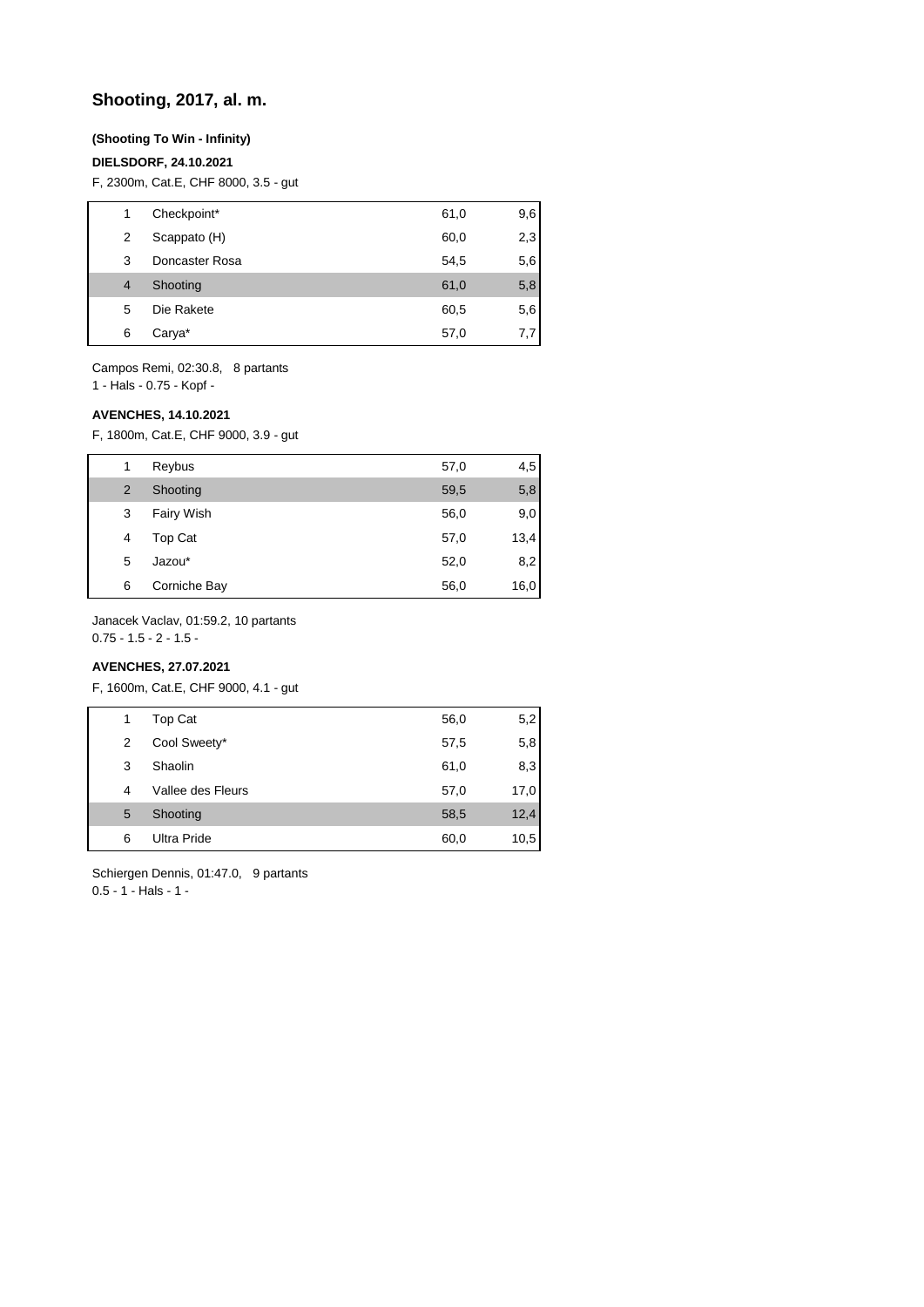# **Top Cat, 2016, b. h.**

#### **(Footstepinthesand - Miss Mocca)**

### **AVENCHES, 14.10.2021**

F, 1800m, Cat.E, CHF 9000, 3.9 - gut

| 1 | Reybus         | 57,0 | 4,5  |
|---|----------------|------|------|
| 2 | Shooting       | 59,5 | 5,8  |
| 3 | Fairy Wish     | 56,0 | 9,0  |
| 4 | <b>Top Cat</b> | 57,0 | 13,4 |
| 5 | Jazou*         | 52,0 | 8,2  |
| 6 | Corniche Bay   | 56,0 | 16,0 |
|   |                |      |      |

Am.Muntwyler Ella, 01:59.2, 10 partants  $0.75 - 1.5 - 2 - 1.5 -$ 

#### **FRAUENFELD, 05.09.2021**

F, 1850m, Cat.E, CHF 10000, 4 - gut

| 1 | Vallee des Fleurs | 57,0 | 4,1 |
|---|-------------------|------|-----|
| 2 | Die Rakete        | 56,0 | 7,5 |
| 3 | Fairy Wish        | 52,0 | 2,6 |
| 4 | Cool Sweety*      | 58,5 | 5,2 |
| 5 | Shaolin           | 63,5 | 5,9 |
| 6 | Top Cat           | 58,0 | 6,0 |

Guilbert Nicolas, 01:54.9, 8 partants

2.5 - 0.5 - 0.75 - 1 -

# **AVENCHES, 27.07.2021**

F, 1600m, Cat.E, CHF 9000, 4.1 - gut

| 1 | <b>Top Cat</b>     | 56,0 | 5,2  |
|---|--------------------|------|------|
| 2 | Cool Sweety*       | 57,5 | 5,8  |
| 3 | Shaolin            | 61,0 | 8,3  |
| 4 | Vallee des Fleurs  | 57,0 | 17,0 |
| 5 | Shooting           | 58,5 | 12,4 |
| 6 | <b>Ultra Pride</b> | 60,0 | 10,5 |

Janacek Vaclav, 01:47.0, 9 partants 0.5 - 1 - Hals - 1 -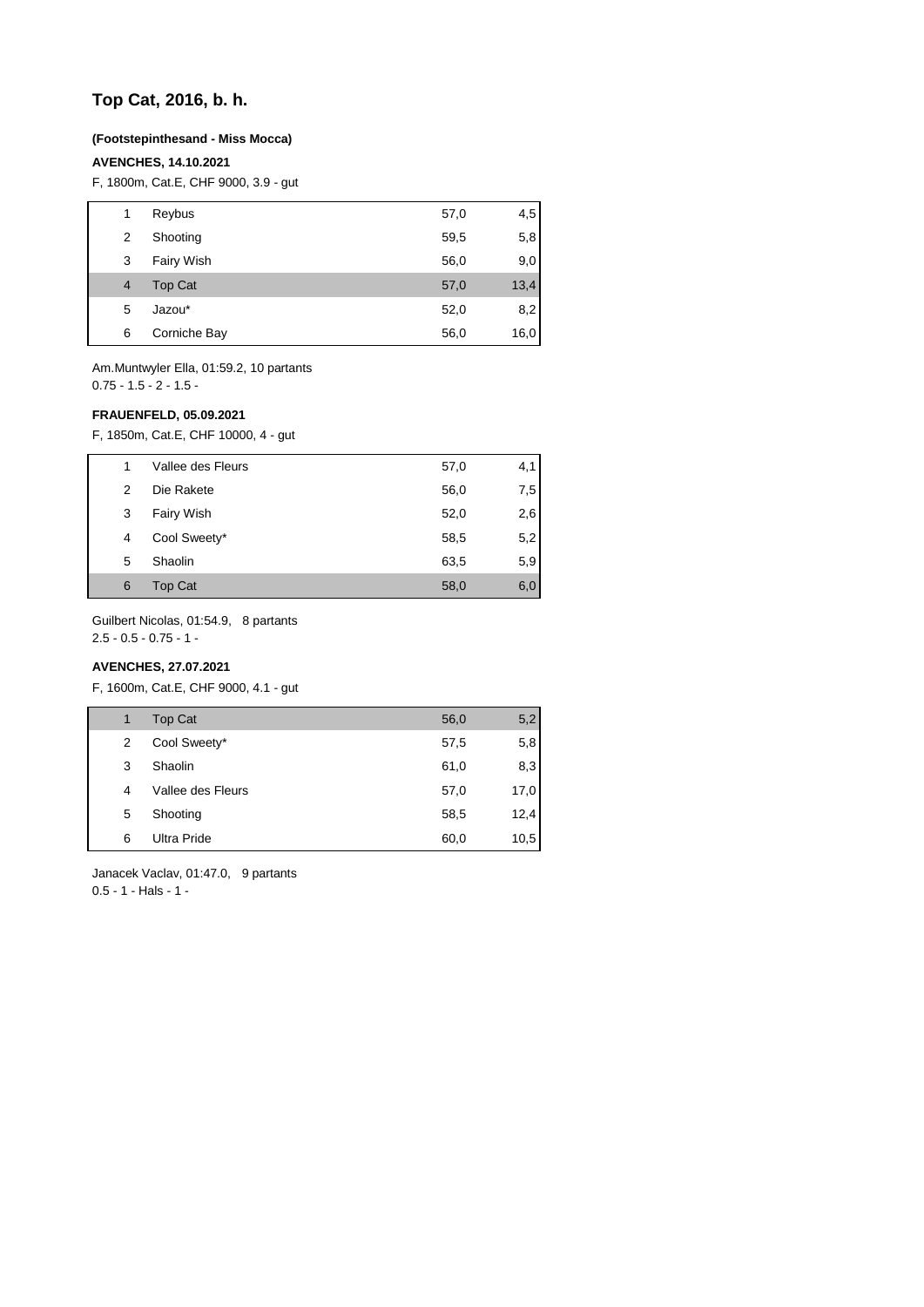# **Fairy Wish, 2018, b. f.**

### **(Vadamos - Forgotten Wish)**

## **DIELSDORF, 24.10.2021**

F, 1800m, Cat.E, CHF 7000, 3.5 - gut

| 1 | Myrina*           | 55,0 | 9,3  |
|---|-------------------|------|------|
| 2 | Jeföhl            | 55,5 | 5,0  |
| 3 | Ophelia           | 52,5 | 6,0  |
| 4 | Segantini*        | 57,0 | 19,7 |
| 5 | Managua*          | 57,0 | 6,9  |
| 6 | Jashiba*          | 52,5 | 9,4  |
| 9 | <b>Fairy Wish</b> | 60,0 | 4,1  |

Werder Pablo, 01:51.2, 12 partants K.K. - 4 - 0.75 - 2 -

#### **AVENCHES, 14.10.2021**

F, 1800m, Cat.E, CHF 9000, 3.9 - gut

| 1 | Reybus            | 57,0 | 4,5  |
|---|-------------------|------|------|
| 2 | Shooting          | 59,5 | 5,8  |
| 3 | <b>Fairy Wish</b> | 56,0 | 9,0  |
| 4 | Top Cat           | 57,0 | 13,4 |
| 5 | Jazou*            | 52,0 | 8,2  |
| 6 | Corniche Bay      | 56,0 | 16,0 |

Lheureux Clément, 01:59.2, 10 partants 0.75 - 1.5 - 2 - 1.5 -

# **AVENCHES, 18.09.2021**

F, 2150m, Cat.E, CHF 9000, 3.9 - gut

| 1 | Mister Zoff        | 53,5 | 14,4 |
|---|--------------------|------|------|
| 2 | Pontero            | 58,0 | 9,1  |
| 3 | Lordino*           | 60,5 | 23,4 |
| 4 | Nordic Oak         | 60,5 | 46,7 |
| 5 | <b>Maison Bleu</b> | 58,0 | 9,9  |
| 6 | Cri de Lope        | 58,5 | 5,7  |
|   | <b>Fairy Wish</b>  | 57,0 | 7,5  |

Zwahlen Karin, 02:24.5, 11 partants Kopf - k.K. - Hals - Hals -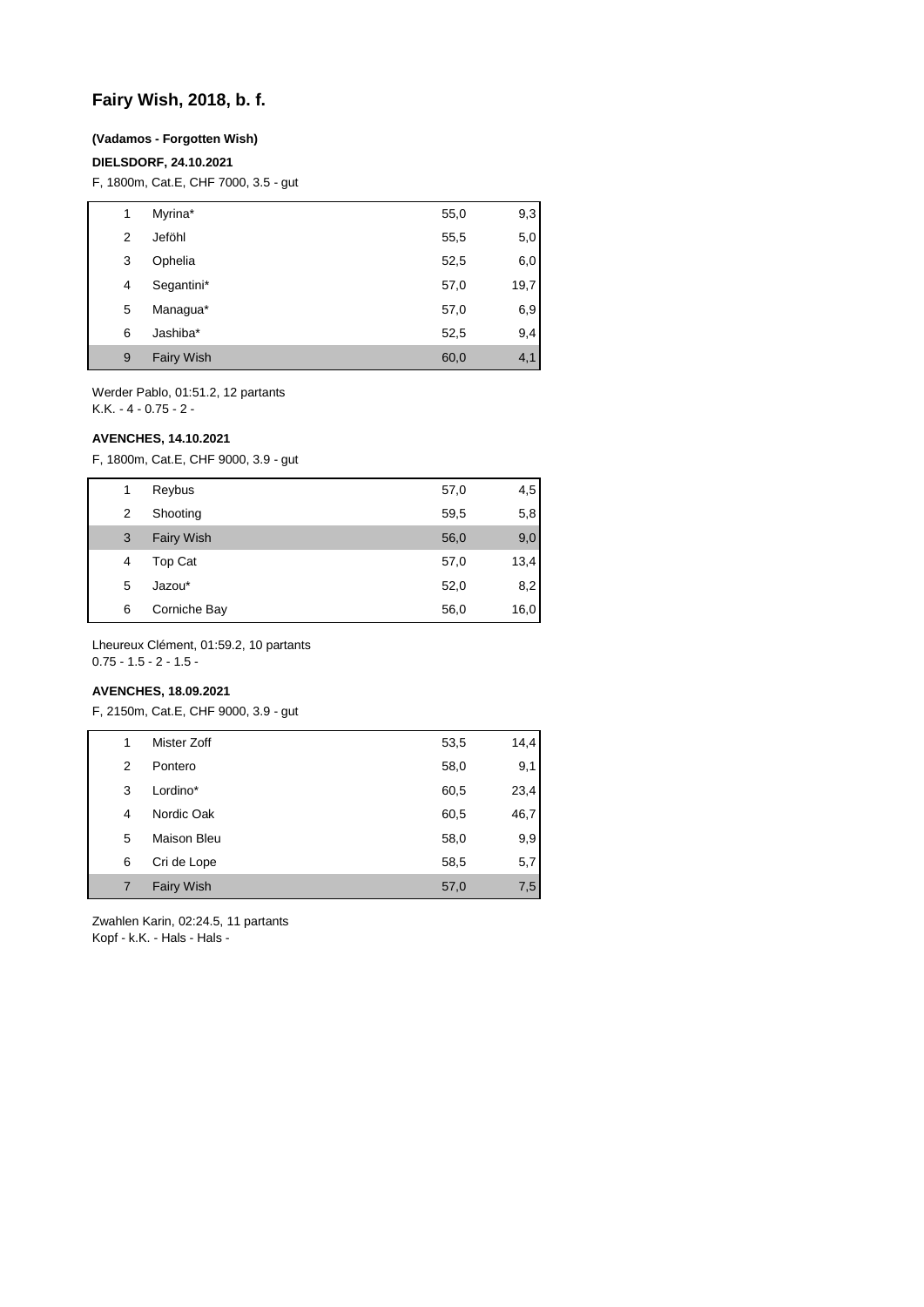# **Fleur d'Ipanema, 2013, al. f.**

### **(Le Havre - Anthropologie)**

## **ST. MORITZ, 20.02.2022**

F, 1800m, Cat.E, CHF 10000

| 1 | Samurai         | 61,0 | 7,1 |
|---|-----------------|------|-----|
| 2 | Enjoy Vijay     | 59,0 | 2,9 |
| 3 | Fiesta*         | 53,5 | 9,2 |
| 4 | Cool Sweety*    | 59,0 | 7,0 |
| 5 | Fleur d'Ipanema | 58,5 | 4,7 |
| 6 | Larry Lobster   | 58,0 | 7,4 |

Am.Muntwyler Ella, 1:54.8, 8 partants Kopf - 4 - 1 - 7 -

#### **ST. MORITZ, 13.02.2022**

F, 1600m, Cat.E, CHF 10000

| 1 | Heloagain        | 57,0 | 5,5 |
|---|------------------|------|-----|
| 2 | Enjoy Vijay      | 58,0 | 4,6 |
| 3 | Albedo Effect    | 57,0 | 6,0 |
| 4 | Dancing Diamond* | 53,5 | 5,0 |
| 5 | Cool Sweety*     | 59,0 | 4,4 |
| 6 | Larry Lobster    | 58,0 | 6,2 |
|   | Fleur d'Ipanema  | 58,5 | 3,5 |

Am.Muntwyler Ella, 01:45.5, 7 partants

5 - 0.75 - 10 - Hals -

# **ST. MORITZ, 06.02.2022**

F, 800m, Cat.E, CHF 10000

| 1              | High Hope       | 57,5 | 1,8 |
|----------------|-----------------|------|-----|
| 2              | Modulation      | 60,5 | 2,8 |
| $\overline{2}$ | Fleur d'Ipanema | 58,5 | 3,1 |
| 4              | Fiesta*         | 52,5 | 4,9 |

Am.Muntwyler Ella, , 4 partants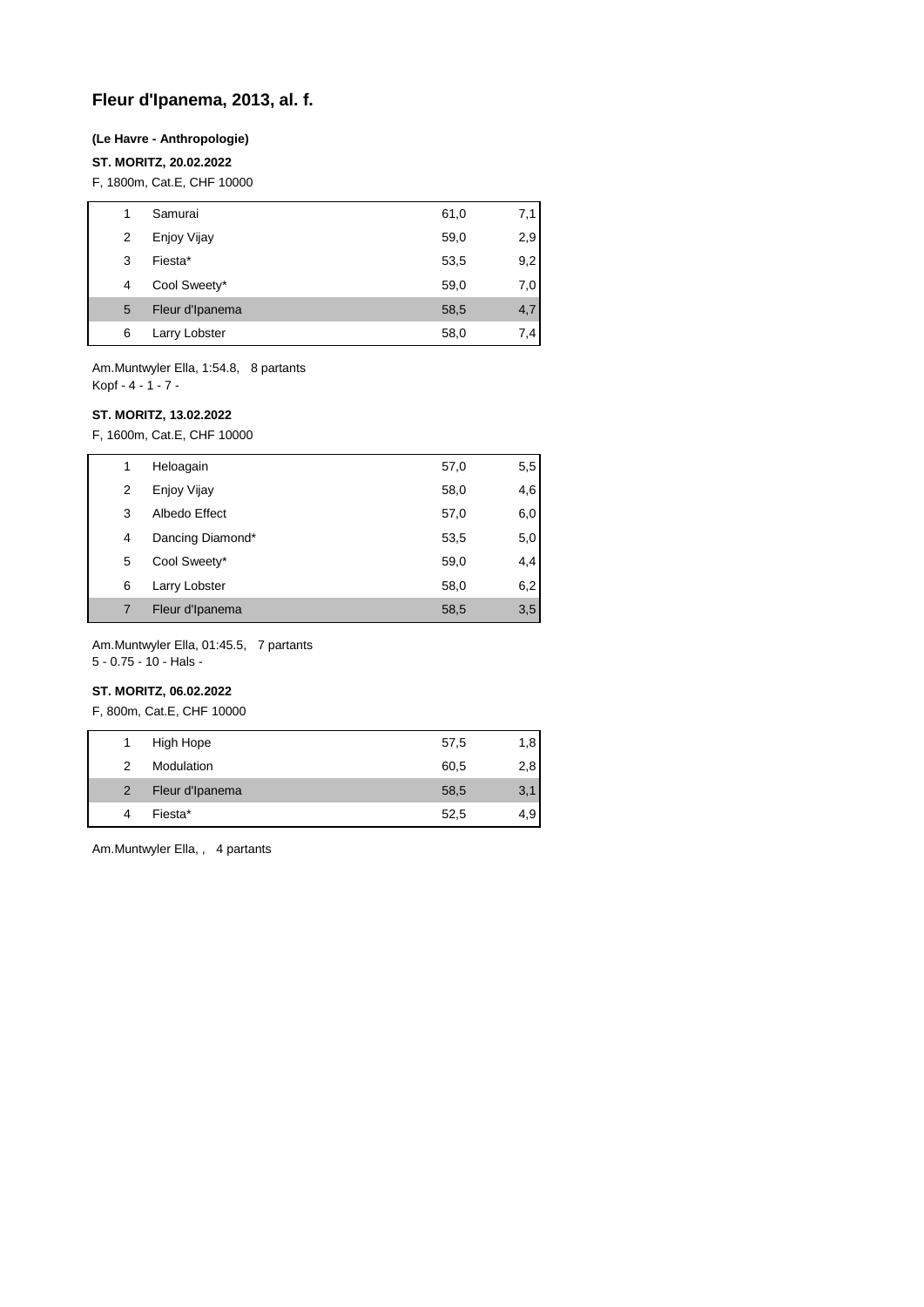# **Kind of Cool, 2018, gr. h.**

# **(Footstepsinthesand - Bysshe)**

### **AVENCHES, 14.10.2021**

F, 1800m, Cat.E, CHF 9000, 3.9 - gut

| 1 | Reybus       | 57,0 | 4,5  |
|---|--------------|------|------|
| 2 | Shooting     | 59,5 | 5,8  |
| 3 | Fairy Wish   | 56,0 | 9,0  |
| 4 | Top Cat      | 57,0 | 13,4 |
| 5 | Jazou*       | 52,0 | 8,2  |
| 6 | Corniche Bay | 56,0 | 16,0 |
| 8 | Kind of Cool | 56,5 | 3,6  |

Plaçais Olivier, 01:59.2, 10 partants 0.75 - 1.5 - 2 - 1.5 -

## **FRAUENFELD, 05.09.2021**

F, 2400m, Cat.A, CHF 50000, 4 - gut

| 1 | Galactica    | 56,5 | 1,9 |
|---|--------------|------|-----|
| 2 | Domstürmer   | 58,0 | 4,4 |
| 3 | Sir Vulcano  | 58,0 | 3,4 |
| 4 | Kind of Cool | 58,0 | 4,5 |
| 5 | Miyaz        | 58,0 | 5,8 |

Plaçais Olivier, 02:36.5, 5 partants

 $0.75 - 3.5 - 2.5 - 4$ 

# **AVENCHES, 24.08.2021**

F, 1800m, Cat.F, CHF 8000, 4 - gut

| 1 | Kind of Cool   | 58,0 | 2,3  |
|---|----------------|------|------|
| 2 | Qadan          | 62,5 | 4,5  |
| 3 | Sabayonne*     | 52,0 | 17,8 |
| 4 | Jashiba*       | 58,5 | 3,5  |
| 5 | Warega         | 59,0 | 7,1  |
| 6 | Room for Glory | 52,0 | 18,4 |

Plaçais Olivier, 02:03.5, 6 partants 1.5 - 1 - Hals - 5 -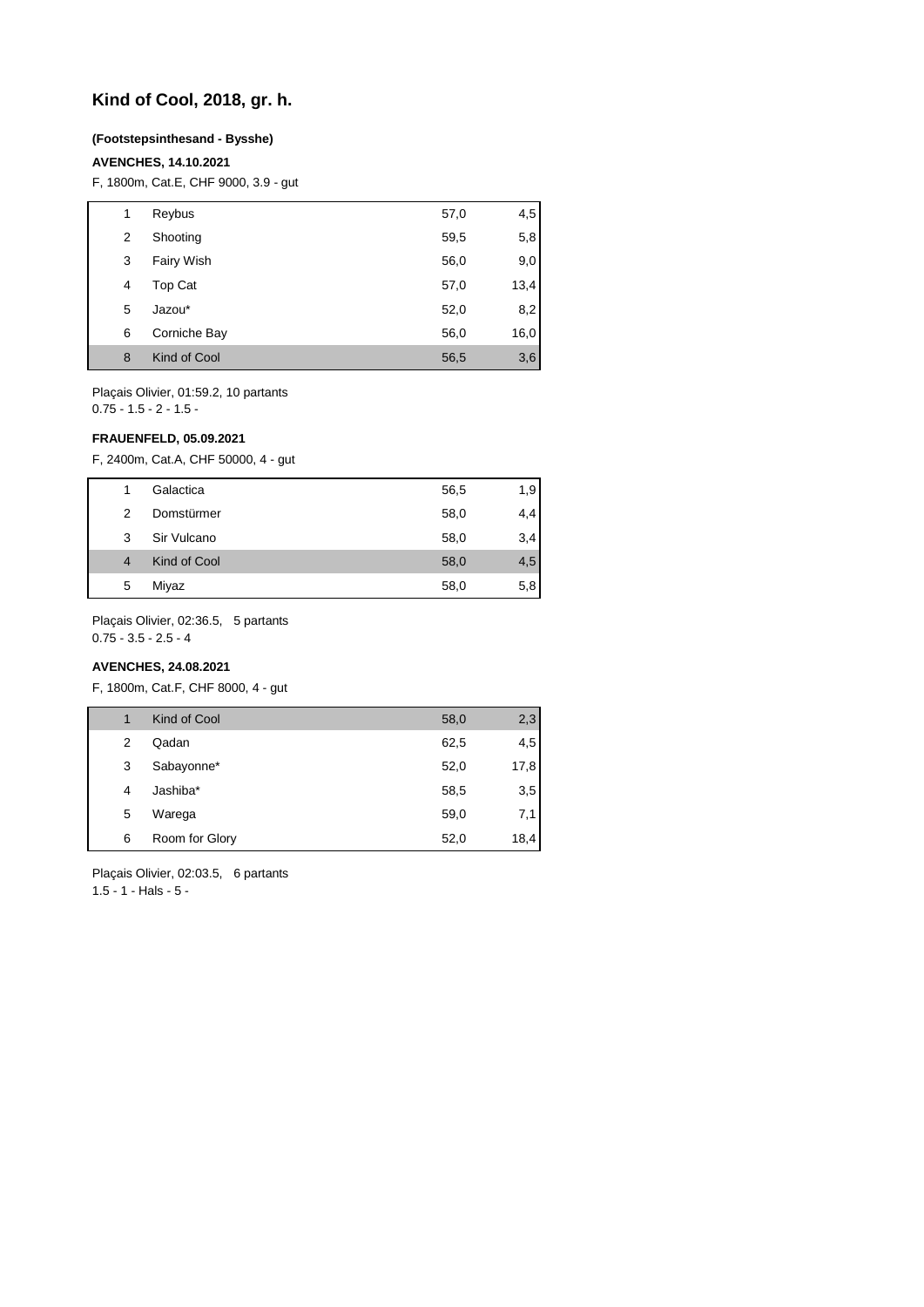# **Lorena\*, 2015, b.f. f.**

#### **(Jukebox Jury - London Beat)**

## **DIELSDORF, 24.10.2021**

F, 2300m, Cat.E, CHF 8000, 3.5 - gut

| 1 | Checkpoint*    | 61,0 | 9,6 |
|---|----------------|------|-----|
| 2 | Scappato (H)   | 60,0 | 2,3 |
| 3 | Doncaster Rosa | 54,5 | 5,6 |
| 4 | Shooting       | 61,0 | 5,8 |
| 5 | Die Rakete     | 60,5 | 5,6 |
| 6 | Carya*         | 57,0 | 7,7 |
| 7 | Lorena*        | 62,5 | 6,3 |

Plaçais Olivier, 02:30.8, 8 partants

1 - Hals - 0.75 - Kopf -

#### **AARAU, 12.09.2021**

F, 2600m, Cat.E, CHF 8000, 4 - gut

|   | Look alike* | 60,5 | 2,3 |
|---|-------------|------|-----|
| 2 | Ganador*    | 61,0 | 3,0 |
| 3 | Lorena*     | 62,5 | 2,3 |
| 4 | Carya*      | 54,5 | 3,9 |

Plaçais Olivier, 02:58.7, 4 partants Nase - 3 - 1

# **AVENCHES, 18.08.2021**

F, 2150m, Cat.E, CHF 9000, 3.7 - gut

| 1 | Lorena*            | 61,5 | 4,8  |
|---|--------------------|------|------|
| 2 | Tenorio            | 64,0 | 2,6  |
| 3 | <b>Maison Bleu</b> | 61,5 | 6,2  |
| 4 | Die Rakete         | 61,0 | 10,3 |
| 5 | Checkpoint*        | 64,5 | 8,1  |
| 6 | Jeföhl             | 52,0 | 11,6 |

Plaçais Olivier, 02:22.2, 8 partants 0.75 - 0.75 - Kopf - Hals -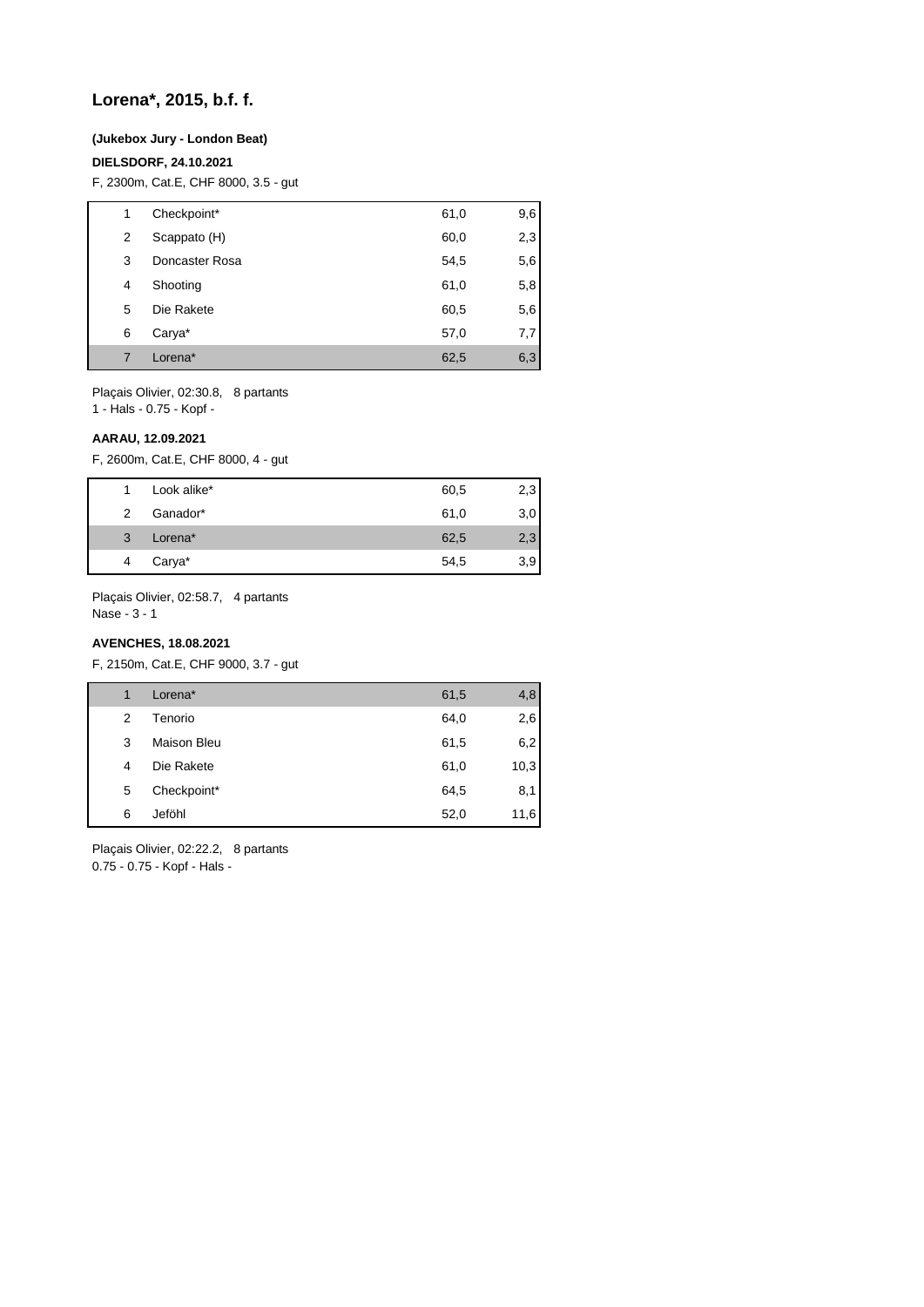# **Maison Bleu, 2014, b. f.**

### **(Nathaniel - Monaco Dream)**

## **AVENCHES, 18.09.2021**

F, 2150m, Cat.E, CHF 9000, 3.9 - gut

| 1 | Mister Zoff        | 53,5 | 14,4 |
|---|--------------------|------|------|
| 2 | Pontero            | 58,0 | 9,1  |
| 3 | Lordino*           | 60,5 | 23,4 |
| 4 | Nordic Oak         | 60,5 | 46,7 |
| 5 | <b>Maison Bleu</b> | 58,0 | 9,9  |
| 6 | Cri de Lope        | 58,5 | 5,7  |

Am.Vercelli Arabella, 02:24.5, 11 partants Kopf - k.K. - Hals - Hals -

#### **FRAUENFELD, 05.09.2021**

F, 1850m, Cat.E, CHF 10000, 4 - gut

| 1 | Vallee des Fleurs  | 57,0 | 4,1  |
|---|--------------------|------|------|
| 2 | Die Rakete         | 56,0 | 7,5  |
| 3 | Fairy Wish         | 52,0 | 2,6  |
| 4 | Cool Sweety*       | 58,5 | 5,2  |
| 5 | Shaolin            | 63,5 | 5,9  |
| 6 | Top Cat            | 58,0 | 6,0  |
| 8 | <b>Maison Bleu</b> | 56,5 | 10,6 |

Burger Nadia, 01:54.9, 8 partants 2.5 - 0.5 - 0.75 - 1 -

# **AVENCHES, 18.08.2021**

F, 2150m, Cat.E, CHF 9000, 3.7 - gut

| 1 | Lorena*            | 61,5 | 4,8  |
|---|--------------------|------|------|
| 2 | Tenorio            | 64,0 | 2,6  |
| 3 | <b>Maison Bleu</b> | 61,5 | 6,2  |
| 4 | Die Rakete         | 61,0 | 10,3 |
| 5 | Checkpoint*        | 64,5 | 8,1  |
| 6 | Jeföhl             | 52,0 | 11,6 |

Burger Nadia, 02:22.2, 8 partants 0.75 - 0.75 - Kopf - Hals -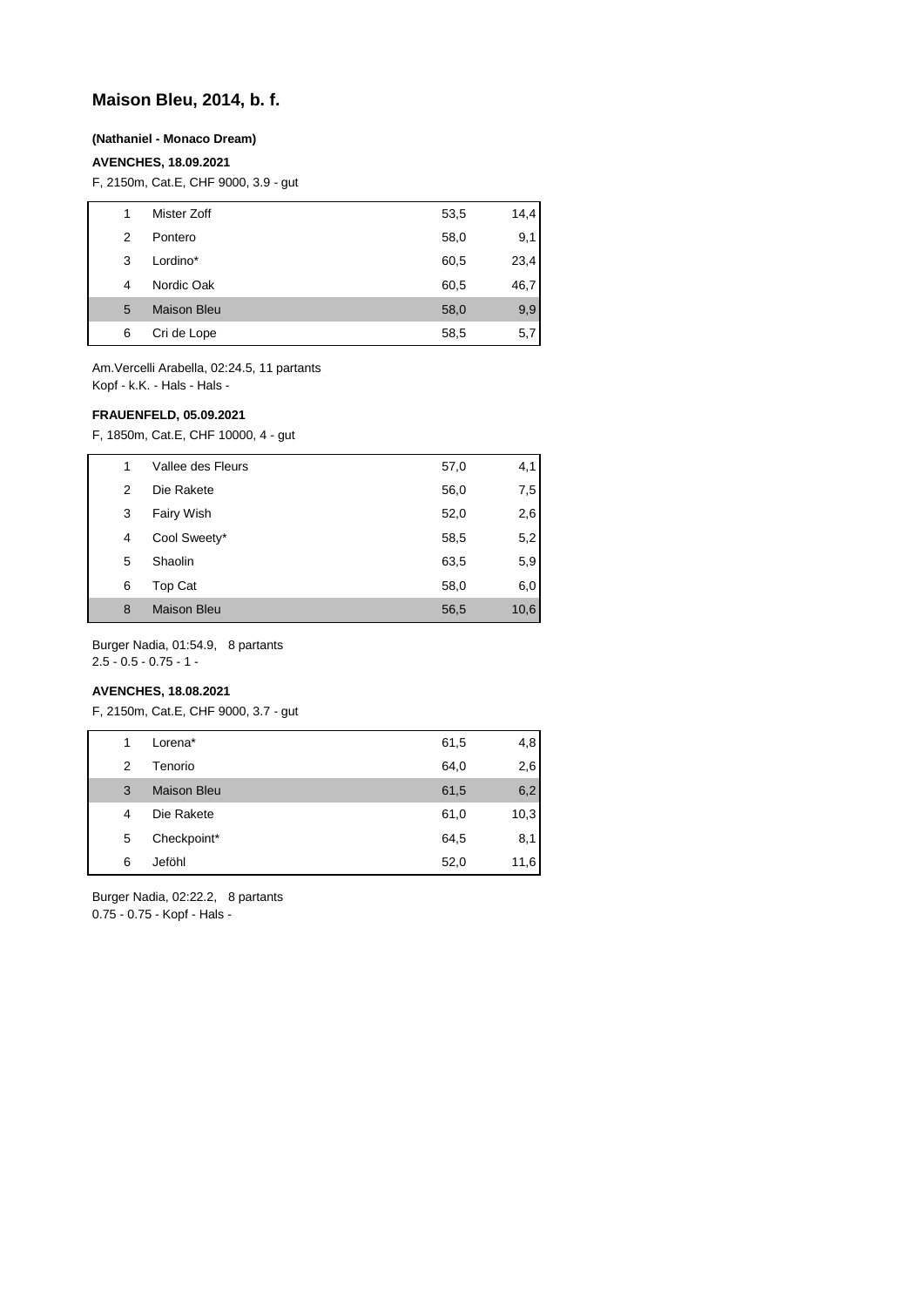# **Myrina\*, 2018, b. f.**

# **(Vanishing Cupid - Marcellina)**

# **France - Lyon-la Soie, 18.11.2021**

F, 1800m, Cat.E, EUR 16000

NP Myrina\*

Campos Remi

# **DIELSDORF, 24.10.2021**

F, 1800m, Cat.E, CHF 7000, 3.5 - gut

| 1 | Myrina*    | 55,0 | 9,3  |
|---|------------|------|------|
| 2 | Jeföhl     | 55,5 | 5,0  |
| 3 | Ophelia    | 52,5 | 6,0  |
| 4 | Segantini* | 57,0 | 19,7 |
| 5 | Managua*   | 57,0 | 6,9  |
| 6 | Jashiba*   | 52,5 | 9,4  |

Campos Remi, 01:51.2, 12 partants K.K. - 4 - 0.75 - 2 -

## **AVENCHES, 18.09.2021**

F, 1600m, Cat.F, CHF 8000, 3.9 - gut

| 1 | Step Up          | 60,0 | 2,5  |
|---|------------------|------|------|
| 2 | Ophelia          | 53,5 | 19,8 |
| 3 | Warega           | 56,5 | 8,8  |
| 4 | Dancing Diamond* | 53,5 | 8,9  |
| 5 | Myrina*          | 58,5 | 5,5  |
| 6 | Zarnia           | 58,5 | 21,1 |

Harnois Cédric, 01:40.7, 10 partants 2 - 0.75 - k.K. - Kopf -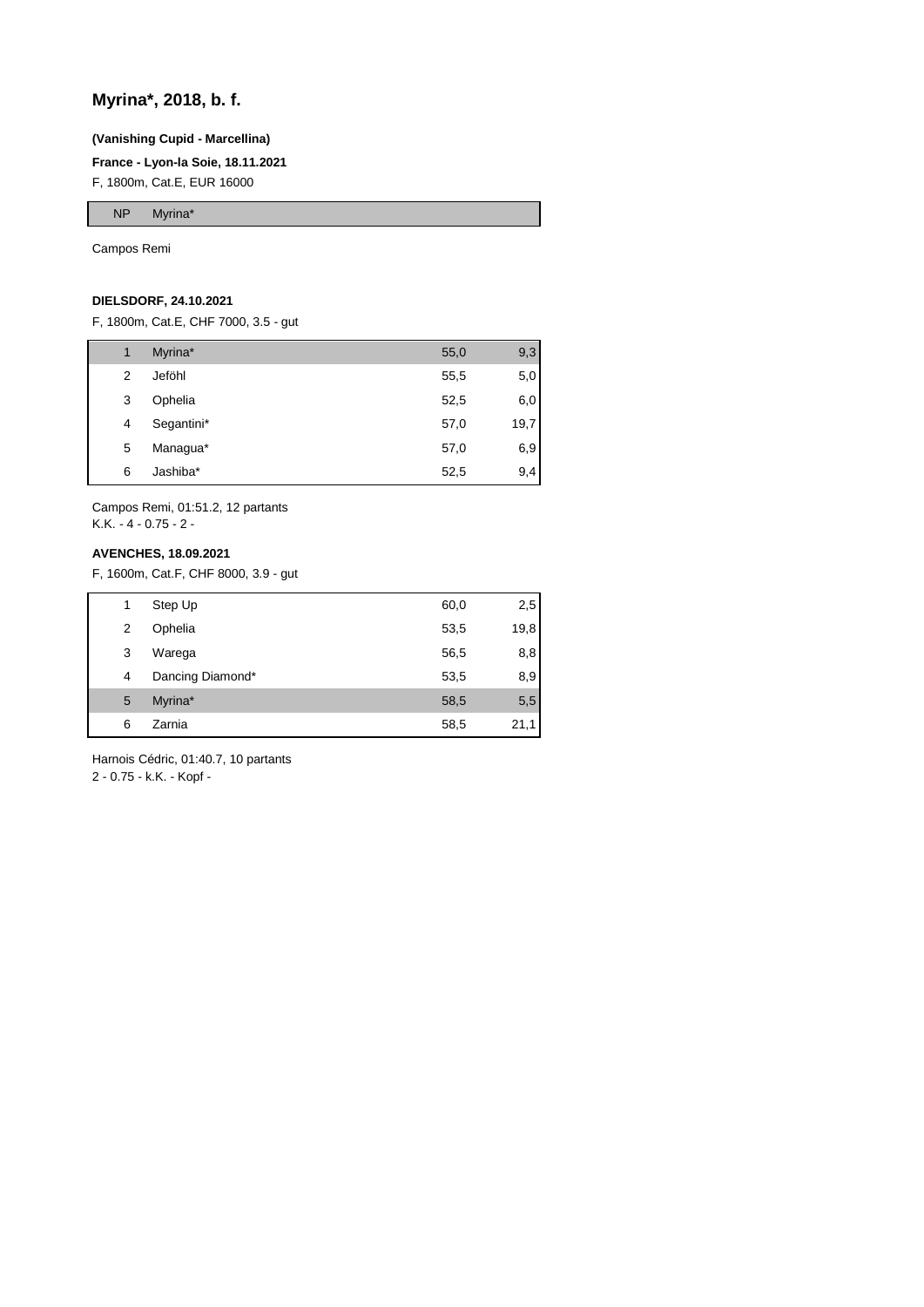# **Ruby Beauty\*, 2013, b. f.**

## **(Mamool - Red Nose)**

### **AVENCHES, 14.10.2021**

F, 2400m, Cat.E, CHF 9000, 3.9 - gut

| 1 | Scappato (H) | 59,0 | 1,9  |
|---|--------------|------|------|
| 2 | Lordino*     | 56,0 | 9,6  |
| 3 | Cri de Lope  | 55,5 | 14,5 |
| 4 | Checkpoint*  | 60,0 | 6,2  |
| 5 | Mister Zoff  | 52,5 | 5,8  |
| 6 | Shinduro     | 58,5 | 27,6 |
| 7 | Ruby Beauty* | 58,0 | 8,8  |

Am.Langhard Jenny, 02:41.9, 7 partants 1.5 - 3 - 1.25 - Hals -

# **FRAUENFELD, 05.09.2021**

F, 2400m, Cat.E, CHF 8000, 4 - gut

|   | Samurai      | 63,0 | 2,0  |
|---|--------------|------|------|
| 2 | Scappato (H) | 60,0 | 2,1  |
| 3 | Lordino*     | 57,0 | 15,7 |
| 4 | Ruby Beauty* | 62,5 | 4,0  |
| 5 | Sociopath    | 58,0 | 5,7  |
|   |              |      |      |

Am.Langhard Jenny, 02:46.7, 5 partants

0.5 - Nase - 4 - 1.25

# **DIELSDORF, 21.08.2021**

F, 3000m, Cat.B, CHF 20000, 3.5 - gut

| 1          | Ulster                | 57,0 | 14,0 |
|------------|-----------------------|------|------|
| 2          | Vernasca*             | 59,5 | 5,3  |
| 3          | <b>Flying Officer</b> | 60,0 | 3,5  |
| 4          | Lord Of The Alps*     | 60,0 | 6,1  |
| 5          | Seacret               | 60,0 | 5,6  |
| 6          | <b>Gold Street</b>    | 58,5 | 8,2  |
| <b>ANG</b> | Ruby Beauty*          | 55,5 | 6,7  |

Am.Langhard Jenny, 03:11.5, 9 partants 0.5 - Nase - 5 - 0.5 -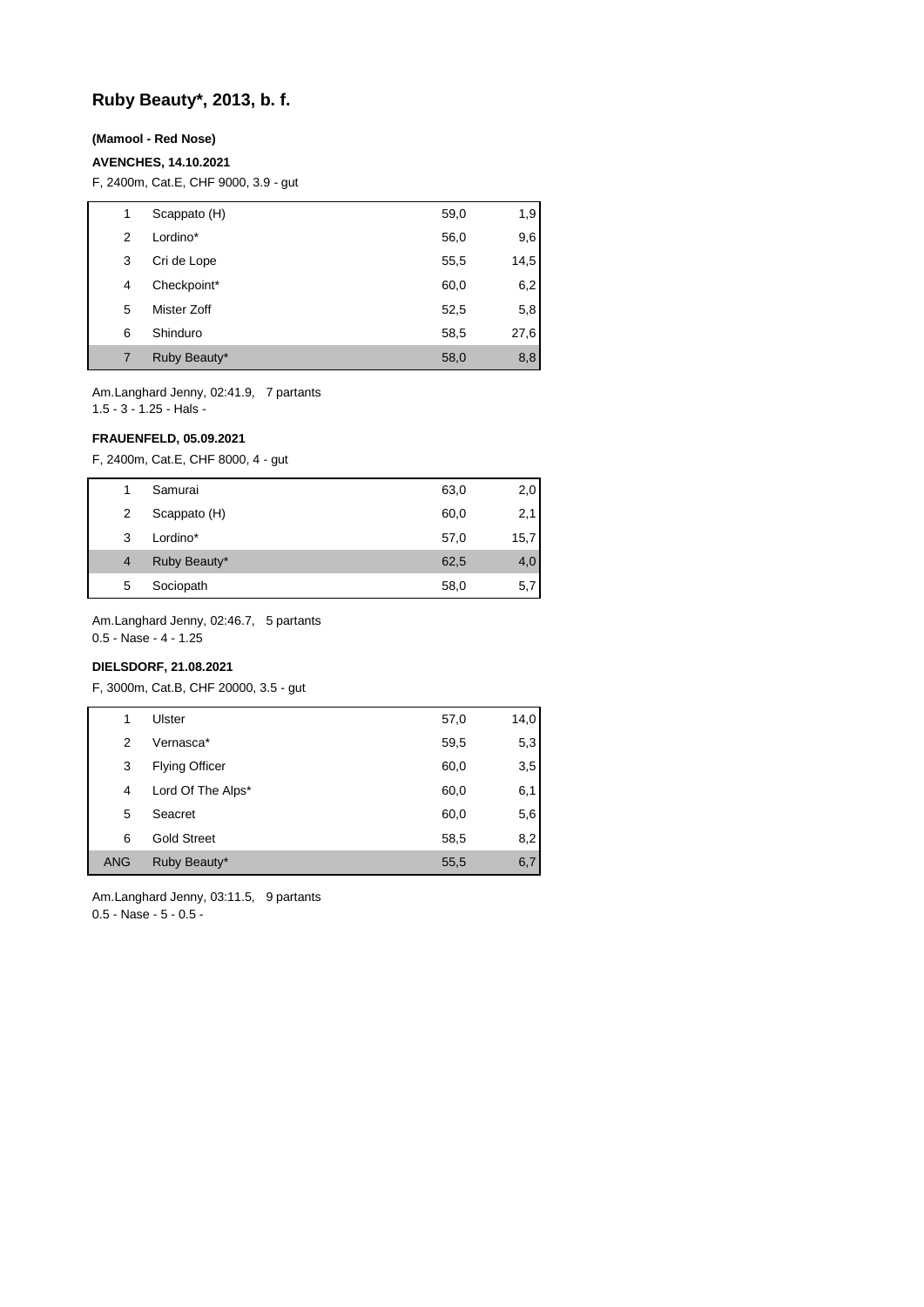# **Scappato (H), 2014, b. h.**

# **(Librettist - Rhetorique)**

### **DIELSDORF, 24.10.2021**

F, 2300m, Cat.E, CHF 8000, 3.5 - gut

| 1 | Checkpoint*    | 61,0 | 9,6 |
|---|----------------|------|-----|
| 2 | Scappato (H)   | 60,0 | 2,3 |
| 3 | Doncaster Rosa | 54,5 | 5,6 |
| 4 | Shooting       | 61,0 | 5,8 |
| 5 | Die Rakete     | 60,5 | 5,6 |
| 6 | Carya*         | 57,0 | 7,7 |

Am.Muntwyler Ella, 02:30.8, 8 partants

1 - Hals - 0.75 - Kopf -

# **AVENCHES, 14.10.2021**

F, 2400m, Cat.E, CHF 9000, 3.9 - gut

|   | Scappato (H) | 59,0 | 1,9  |
|---|--------------|------|------|
| 2 | Lordino*     | 56,0 | 9,6  |
| 3 | Cri de Lope  | 55,5 | 14,5 |
| 4 | Checkpoint*  | 60,0 | 6,2  |
| 5 | Mister Zoff  | 52,5 | 5,8  |
| 6 | Shinduro     | 58,5 | 27,6 |

Janacek Vaclav, 02:41.9, 7 partants

1.5 - 3 - 1.25 - Hals -

# **FRAUENFELD, 05.09.2021**

F, 2400m, Cat.E, CHF 8000, 4 - gut

| 1              | Samurai      | 63,0 | 2,0  |
|----------------|--------------|------|------|
| $\overline{2}$ | Scappato (H) | 60,0 | 2,1  |
| 3              | Lordino*     | 57,0 | 15,7 |
| 4              | Ruby Beauty* | 62,5 | 4,0  |
| 5              | Sociopath    | 58,0 | 5,7  |

Am.Muntwyler Ella, 02:46.7, 5 partants 0.5 - Nase - 4 - 1.25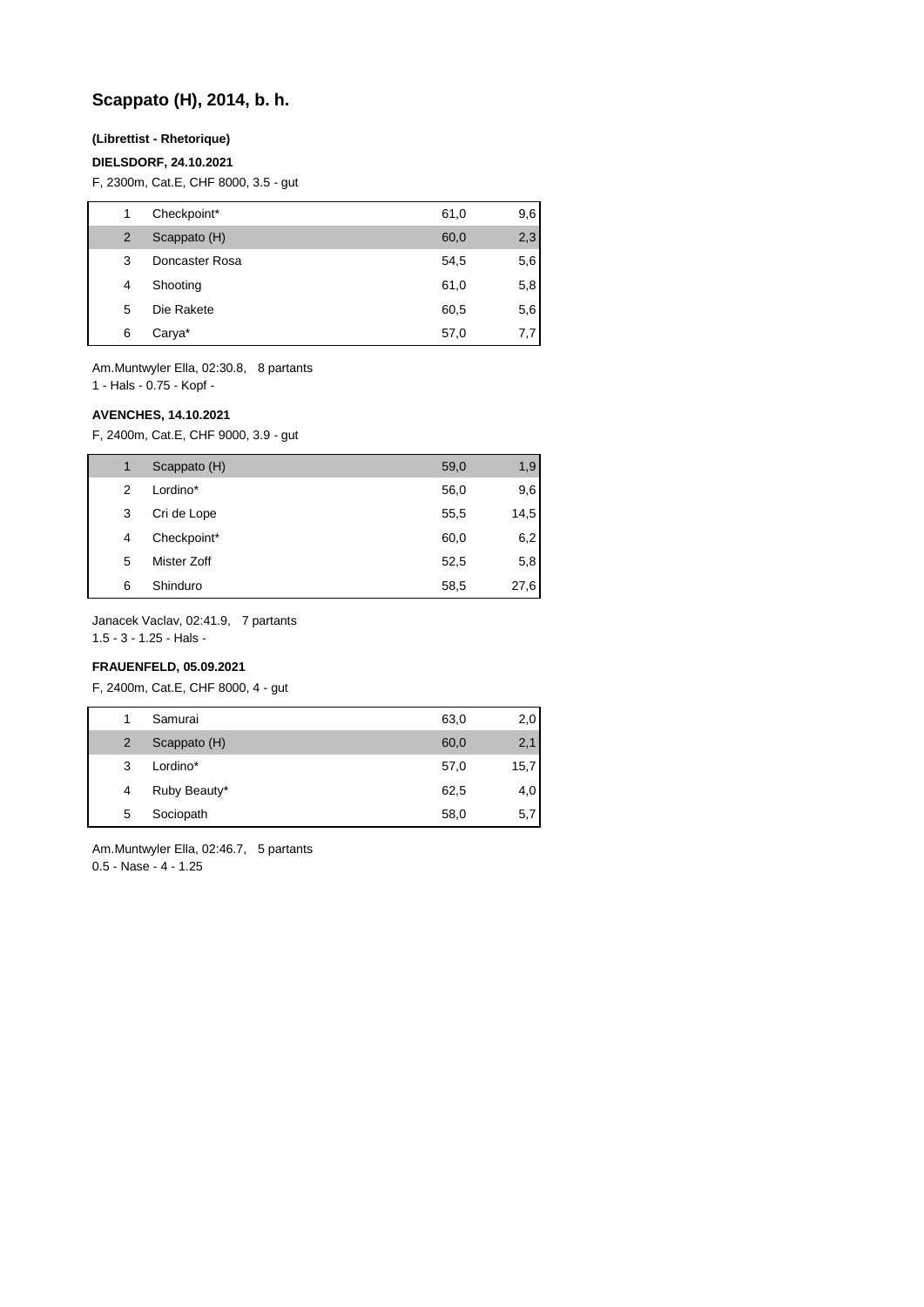# **Shinduro, 2013, al. h.**

# **(Manduro - Shin Feign)**

# **AVENCHES, 14.10.2021**

F, 2400m, Cat.E, CHF 9000, 3.9 - gut

| 1 | Scappato (H) | 59,0 | 1,9  |
|---|--------------|------|------|
| 2 | Lordino*     | 56,0 | 9,6  |
| 3 | Cri de Lope  | 55,5 | 14,5 |
| 4 | Checkpoint*  | 60,0 | 6,2  |
| 5 | Mister Zoff  | 52,5 | 5,8  |
| 6 | Shinduro     | 58,5 | 27,6 |
|   |              |      |      |

Schoch Cheryl, 02:41.9, 7 partants 1.5 - 3 - 1.25 - Hals -

#### **DIELSDORF, 26.09.2021**

F, 2300m, Cat.E, CHF 9000, 4 - gut

| 1 | Hericourt   | 53,0 | 2,6  |
|---|-------------|------|------|
| 2 | Look alike* | 63,5 | 8,0  |
| 3 | Die Rakete  | 57,0 | 4,0  |
| 4 | Sociopath   | 52,0 | 8,7  |
| 5 | Tenorio     | 59,0 | 5,6  |
| 6 | Alacon*     | 63,0 | 7,7  |
| 7 | Shinduro    | 60,0 | 11,2 |

Schiergen Dennis, 02:34.4, 8 partants Kopf - 2 - 2.5 - 1.25 -

# **AVENCHES, 08.08.2021**

F, 2200m, Cat.E, CHF 9000, 3.7 - gut

| 1 | Samurai    | 57,0 | 9,4 |
|---|------------|------|-----|
| 2 | Tenorio    | 63,0 | 4,0 |
| 3 | Seacret    | 64,0 | 2,6 |
| 4 | Nordic Oak | 56,5 | 9,1 |
| 5 | Lordino*   | 60,0 | 7,8 |
| 6 | Shinduro   | 63,0 | 4,6 |

Schiergen Dennis, 02:37.1, 6 partants  $1 - 0.5 - 1 - 2 -$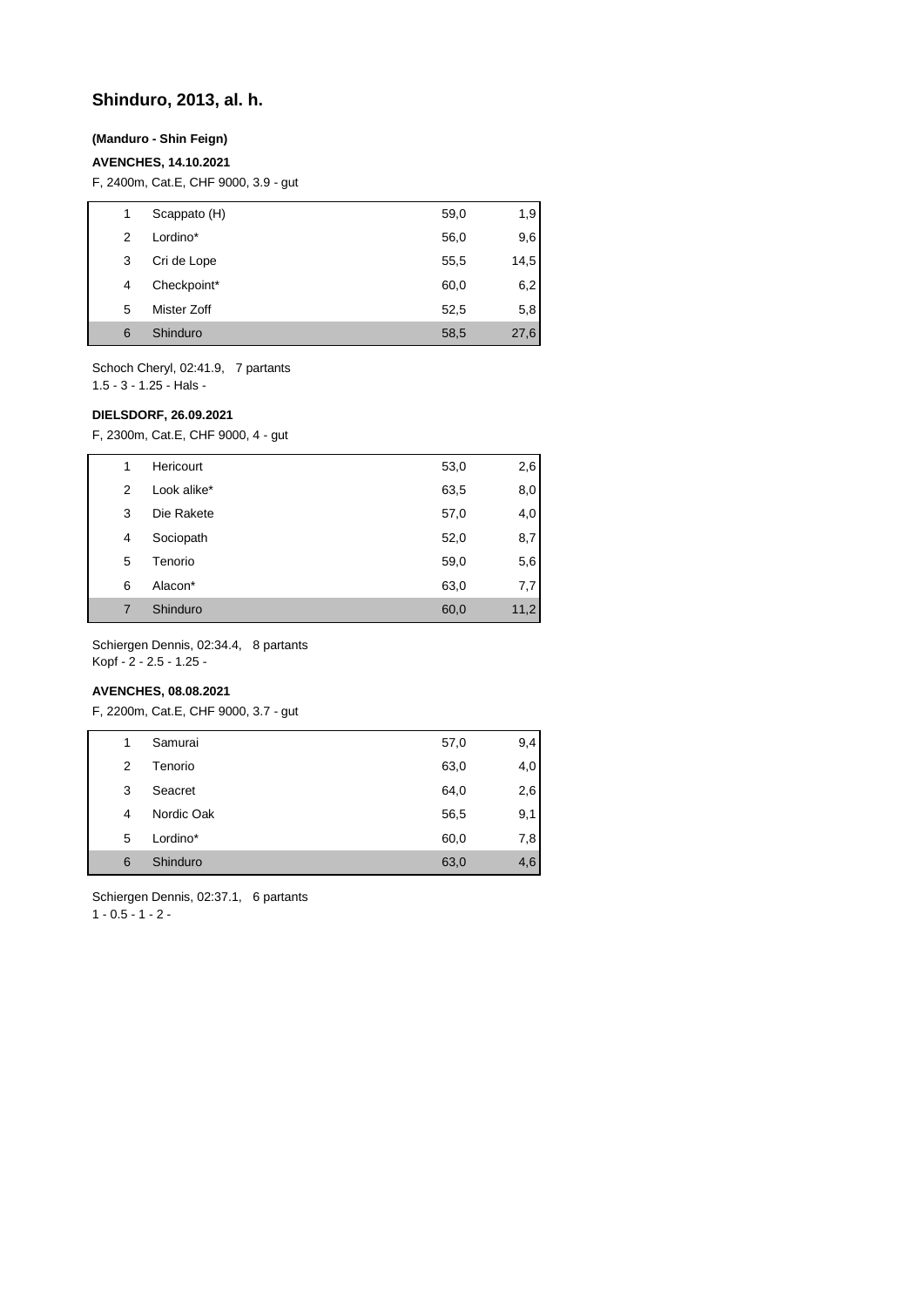# **Tenorio, 2014, al. h.**

### **(Campanologist - Thanksgiving)**

## **MAIENFELD, 10.10.2021**

F, 2100m, Cat.E, CHF 9000, 3 - gut

| 1 | Vallee des Fleurs | 61,5 | 2,5  |
|---|-------------------|------|------|
| 2 | Fleur d'Ipanema   | 59,5 | 2,5  |
| 3 | Segantini*        | 60,0 | 7,3  |
| 4 | Heloagain         | 59,0 | 6,5  |
| 5 | Ultra Pride       | 56,0 | 23,7 |
| 6 | Scotsh Club*      | 57,5 | 10,9 |
| 7 | Tenorio           | 64,0 | 4,3  |

Am.Donzé Yvonne, 02:22.1, 7 partants 5 - 3.5 - Nase - 0.5 -

#### **DIELSDORF, 26.09.2021**

F, 2300m, Cat.E, CHF 9000, 4 - gut

| 1 | Hericourt   | 53,0 | 2,6 |
|---|-------------|------|-----|
| 2 | Look alike* | 63,5 | 8,0 |
| 3 | Die Rakete  | 57,0 | 4,0 |
| 4 | Sociopath   | 52,0 | 8,7 |
| 5 | Tenorio     | 59,0 | 5,6 |
| 6 | Alacon*     | 63,0 | 7,7 |

Am.Donzé Yvonne, 02:34.4, 8 partants Kopf - 2 - 2.5 - 1.25 -

# **AVENCHES, 18.08.2021**

F, 2150m, Cat.E, CHF 9000, 3.7 - gut

| 1              | Lorena*     | 61,5 | 4,8  |
|----------------|-------------|------|------|
| $\overline{2}$ | Tenorio     | 64,0 | 2,6  |
| 3              | Maison Bleu | 61,5 | 6,2  |
| 4              | Die Rakete  | 61,0 | 10,3 |
| 5              | Checkpoint* | 64,5 | 8,1  |
| 6              | Jeföhl      | 52,0 | 11,6 |

Am.Donzé Yvonne, 02:22.2, 8 partants 0.75 - 0.75 - Kopf - Hals -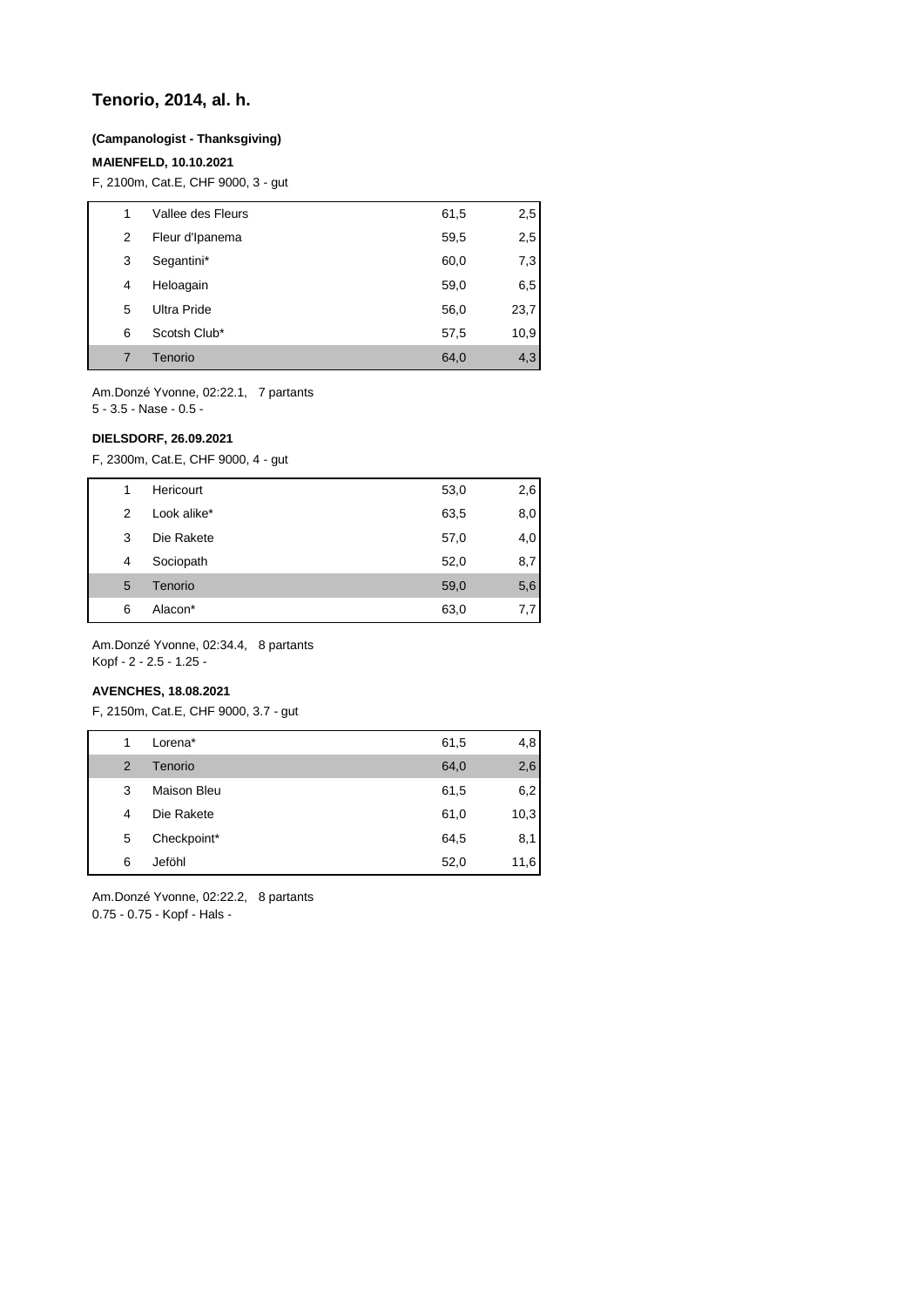# **Astrakhan, 2018, b. h.**

# **(Vadamos - Miss Glitters)**

# **AVENCHES, 24.08.2021**

F, 1800m, Cat.E, CHF 9000, 4 - gut

| 1              | Fairy Wish | 60,5 | 4,4  |
|----------------|------------|------|------|
| $\mathcal{P}$  | Larissa*   | 55,5 | 3,9  |
| 3              | Jazou*     | 60,5 | 2,0  |
| $\overline{4}$ | Astrakhan  | 57,0 | 7,8  |
| 5              | Ophelia    | 53,5 | 13,3 |
|                |            |      |      |

Bürgin Tim, 02:02.1, 5 partants

3.5 - Hals - 5 - Weile

# **AVENCHES, 18.08.2021**

F, 2400m, Cat.F, CHF 8000, 3.7 - gut

| 1 | Scappato (H)     | 61,0 | 1,9  |
|---|------------------|------|------|
| 2 | Ganador*         | 61,0 | 4,9  |
| 3 | Air Space        | 52,5 | 7,8  |
| 4 | <b>Baraclaas</b> | 62,0 | 8,8  |
| 5 | Astrakhan        | 53,0 | 23,3 |
| 6 | Randolina*       | 52,0 | 14,6 |

Plaçais Olivier, 02:45.9, 7 partants 1.5 - 1.5 - Hals - Hals -

# **AVENCHES, 06.07.2021**

F, 2400m, Cat.F, CHF 8000, 3.8 - gut

|    | 1 | Ruby Beauty* | 59,5 | 2,1  |
|----|---|--------------|------|------|
|    | 2 | Mister Zoff  | 58,0 | 6,6  |
|    | 3 | Sambesi      | 57,0 | 20,8 |
|    | 4 | Weihegold    | 56,5 | 10,9 |
|    | 5 | Warega       | 56,5 | 10,9 |
|    | 6 | Swan Lake    | 57,0 | 10,4 |
| 10 |   | Astrakhan    | 52,0 | 31,8 |

Besenyei Ferenc, 02:54.1, 10 partants

8 - 3.5 - Weile - 2 -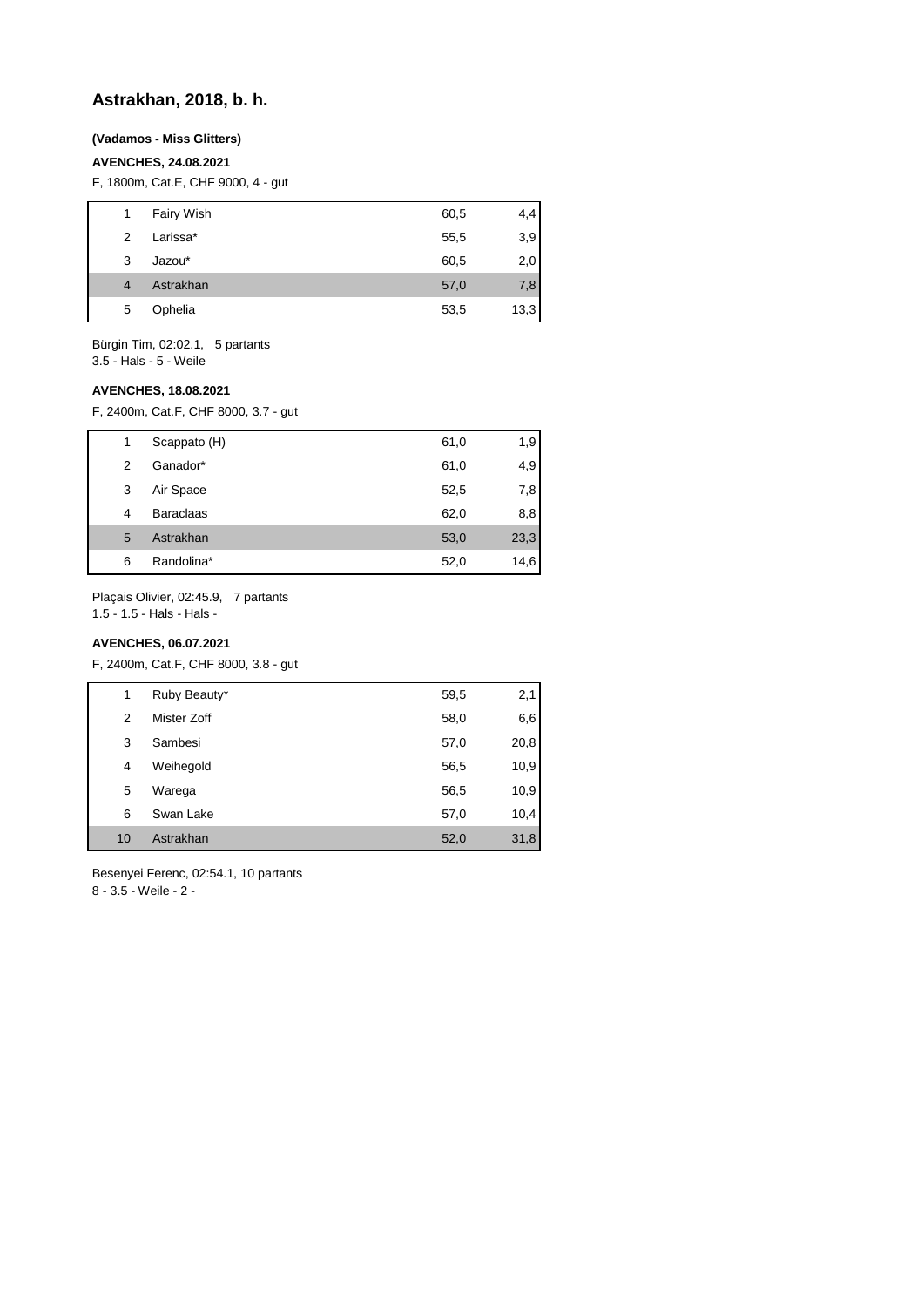# **Fiesta\*, 2014, gr. f.**

# **(Jukebox Jury - Fujairah)**

# **ST. MORITZ, 20.02.2022**

F, 1800m, Cat.E, CHF 10000

| 1 | Samurai         | 61,0 | 7,1 |
|---|-----------------|------|-----|
| 2 | Enjoy Vijay     | 59,0 | 2,9 |
| 3 | Fiesta*         | 53,5 | 9,2 |
| 4 | Cool Sweety*    | 59,0 | 7,0 |
| 5 | Fleur d'Ipanema | 58,5 | 4,7 |
| 6 | Larry Lobster   | 58,0 | 7,4 |

Am.Langhard Jenny, 1:54.8, 8 partants Kopf - 4 - 1 - 7 -

### **ST. MORITZ, 13.02.2022**

F, 1800m, Cat.B, CHF 15000

| 1 | Mordred               | 60,0 | 3,2 |
|---|-----------------------|------|-----|
| 2 | Arktisz               | 57,0 | 7,8 |
| 3 | Nimrod                | 56,0 | 5,3 |
| 4 | <b>Flying Officer</b> | 60,0 | 4,2 |
| 5 | The Chosen One        | 61,0 | 7,0 |
| 6 | Samurai               | 59,0 | 5,6 |
| 8 | Fiesta*               | 52,0 | 8,5 |

Am.Langhard Jenny, 01:55.6, 8 partants 0.75 - 5 - Kopf - 0.5 -

# **ST. MORITZ, 06.02.2022**

F, 800m, Cat.E, CHF 10000

| 1. | High Hope       | 57,5 | 1,8 |
|----|-----------------|------|-----|
| 2  | Modulation      | 60,5 | 2,8 |
| 2  | Fleur d'Ipanema | 58,5 | 3,1 |
|    | Fiesta*         | 52,5 | 4,9 |
|    |                 |      |     |

Am.Langhard Jenny, , 4 partants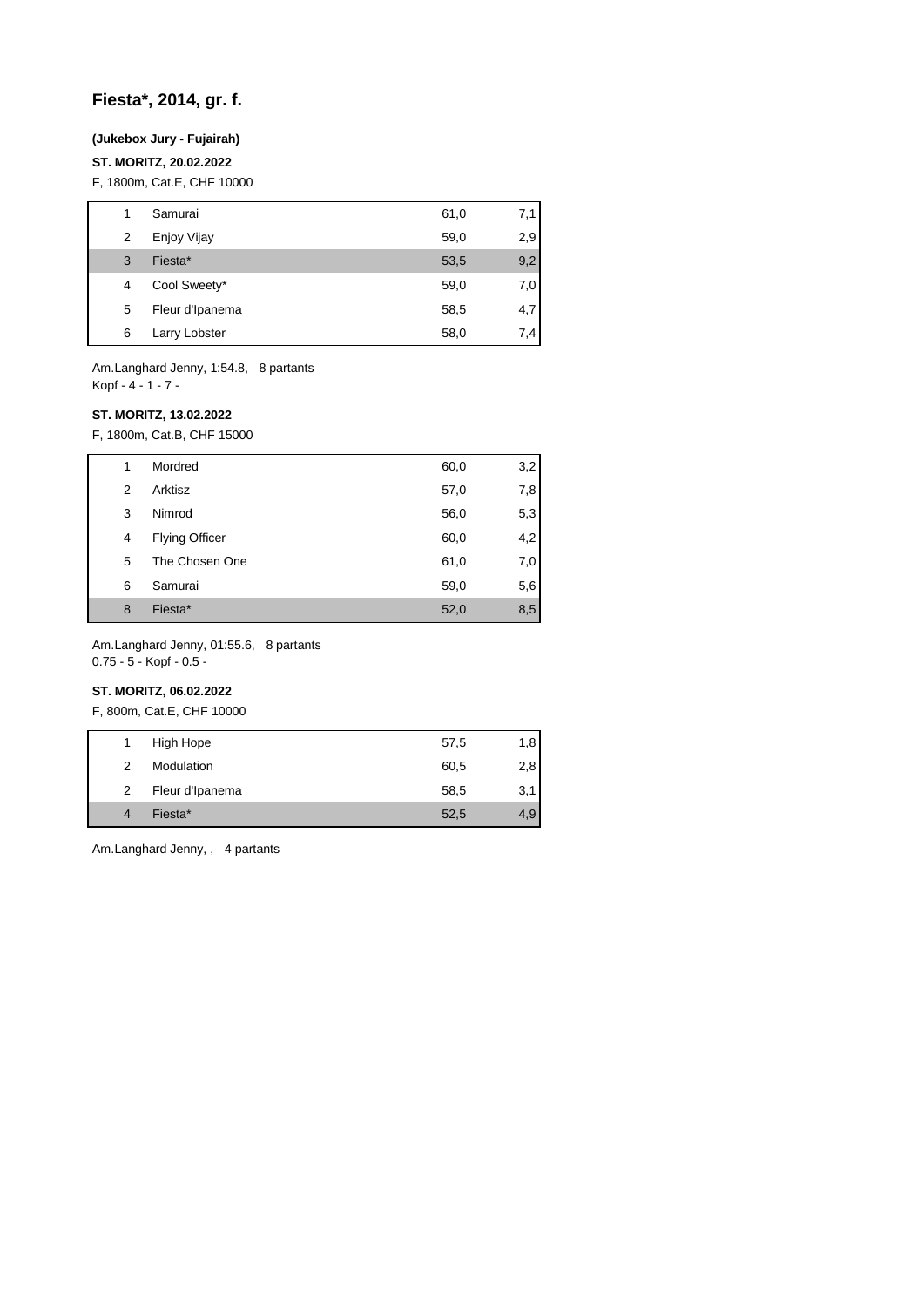# **Ganador\*, 2013, b. h.**

### **(Molly Max - Gavita)**

## **MAIENFELD, 10.10.2021**

F, 2650m, Cat.F, CHF 8000, 3 - gut

| 1             | <b>Well Care</b> | 52,0 | 10,3 |
|---------------|------------------|------|------|
| $\mathcal{P}$ | Ganador*         | 65,0 | 1,5  |
| 3             | Zarnia           | 64,5 | 3,2  |
| 4             | Weihegold        | 56,5 | 6,5  |
| 5             | Atlantico        | 52,5 | 4,2  |
|               |                  |      |      |

Lheureux Clément, 02:58.7, 5 partants Hals - 0.25 - 3 - 5

## **MAIENFELD, 03.10.2021**

F, 2650m, Cat.F, CHF 8000, 2.5 - fest

| 1              | Garde Royale (H) | 58,0 | 3,9 |
|----------------|------------------|------|-----|
| $\overline{2}$ | Ganador*         | 63,0 | 2,8 |
| 3              | Sociopath        | 62,0 | 4,8 |
| 4              | Atlantico        | 57,0 | 4,9 |
| 5              | Well Care        | 53,5 | 8,7 |

Lheureux Clément, 02:52.8, 7 partants

1.75 - 3 - 6 - Weile

## **AARAU, 12.09.2021**

F, 2600m, Cat.E, CHF 8000, 4 - gut

| 1             | Look alike*         | 60,5 | 2,3 |
|---------------|---------------------|------|-----|
| $\mathcal{P}$ | Ganador*            | 61,0 | 3,0 |
| 3             | Lorena <sup>*</sup> | 62,5 | 2,3 |
| 4             | Carya*              | 54,5 | 3,9 |
|               |                     |      |     |

Lheureux Clément, 02:58.7, 4 partants Nase - 3 - 1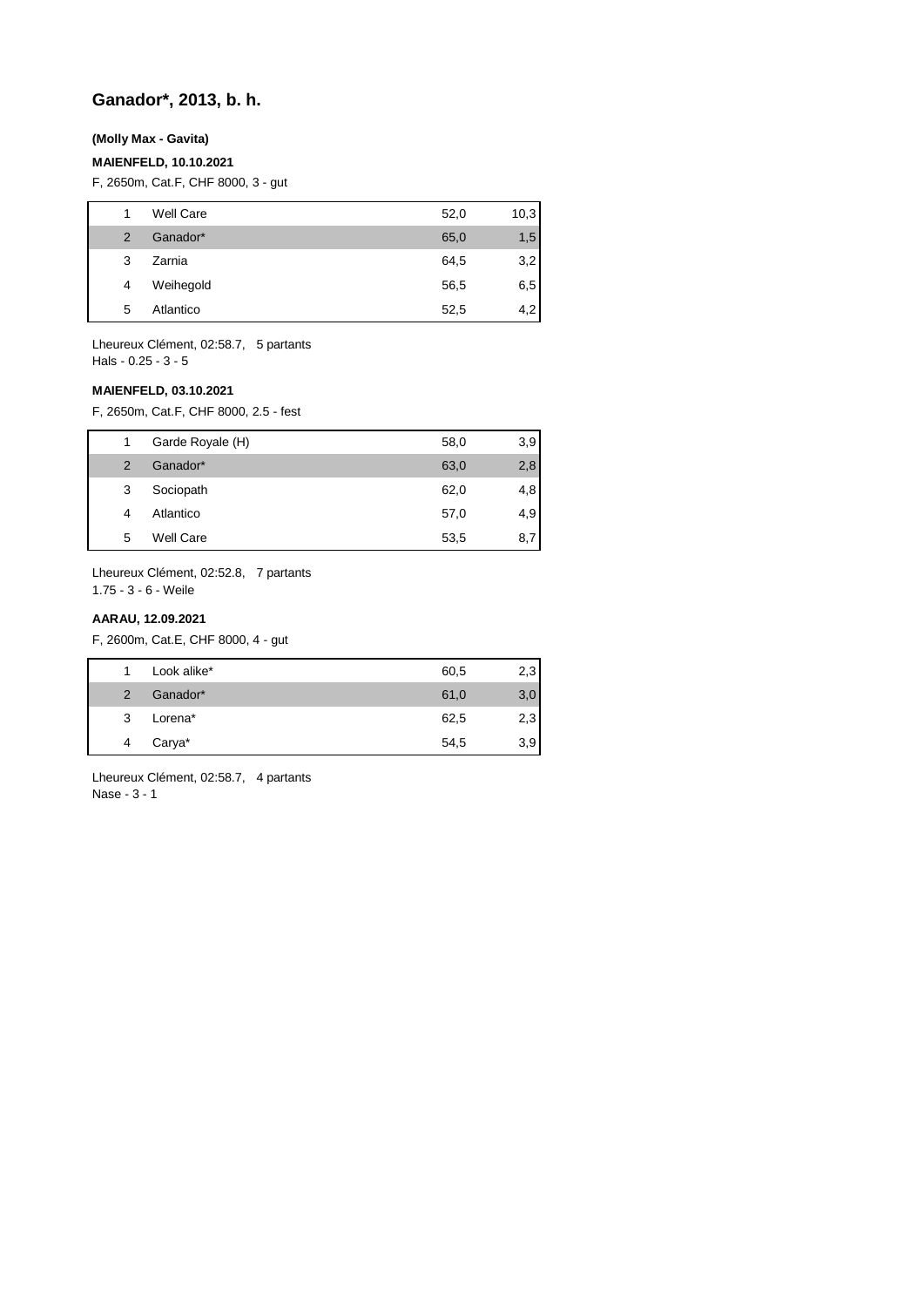# **Jascarpone\*, 2016, b. h.**

## **(Mascarpone - Just That)**

# **AVENCHES, 27.10.2019**

F, 2150m, Cat.F, CHF 8000, 4.4 - gut

| 1 | Ruby Beauty*         | 58,5 |
|---|----------------------|------|
| 2 | Mister Zoff          | 62,5 |
| 3 | <b>Rajang Street</b> | 58,0 |
| 4 | Arrincton*           | 62,0 |
| 5 | Weihegold            | 52,0 |
| 6 | Golden Big           | 52,0 |
| 8 | Jascarpone*          | 52,0 |

Schoch Cheryl, 02:37.6, 11 partants 0.5 - 1.5 - 1.25 - 2 -

# **MAIENFELD, 13.10.2019**

F, 2650m, Cat.F, CHF 8000, 3.5 - gut

| 1 | Atlantico     | 52,0 | 19,9 |
|---|---------------|------|------|
| 2 | Sociopath     | 62,5 | 3,5  |
| 3 | Urquiro       | 52,0 | 34,6 |
| 4 | Golden Big    | 52,0 | 7,6  |
| 5 | Journey Flash | 63,0 | 3,4  |
| 6 | Jess*         | 58,0 | 3,5  |
| 9 | Jascarpone*   | 52,0 | 18,7 |

Am.Langhard Jenny, 02:59.2, 10 partants 2 - Kopf - 0.75 - 0.75 -

#### **DIELSDORF, 22.09.2019**

F, 2300m, Cat.F, CHF 8000, 3.5 - gut

| 1  | Sing my Song* | 56,0 | 6,0  |
|----|---------------|------|------|
| 2  | Sambesi       | 62,0 | 7,4  |
| 3  | Sociopath     | 63,0 | 8,0  |
| 4  | Arrincton*    | 58,5 | 5,5  |
| 5  | Jess*         | 58,5 | 23,1 |
| 6  | Amazing Rock* | 63,0 | 3,6  |
| 13 | Jascarpone*   | 52,0 | 13,2 |

Am.Muntwyler Ella, 02:29.1, 13 partants Hals - 2.5 - 1 - 1.75 -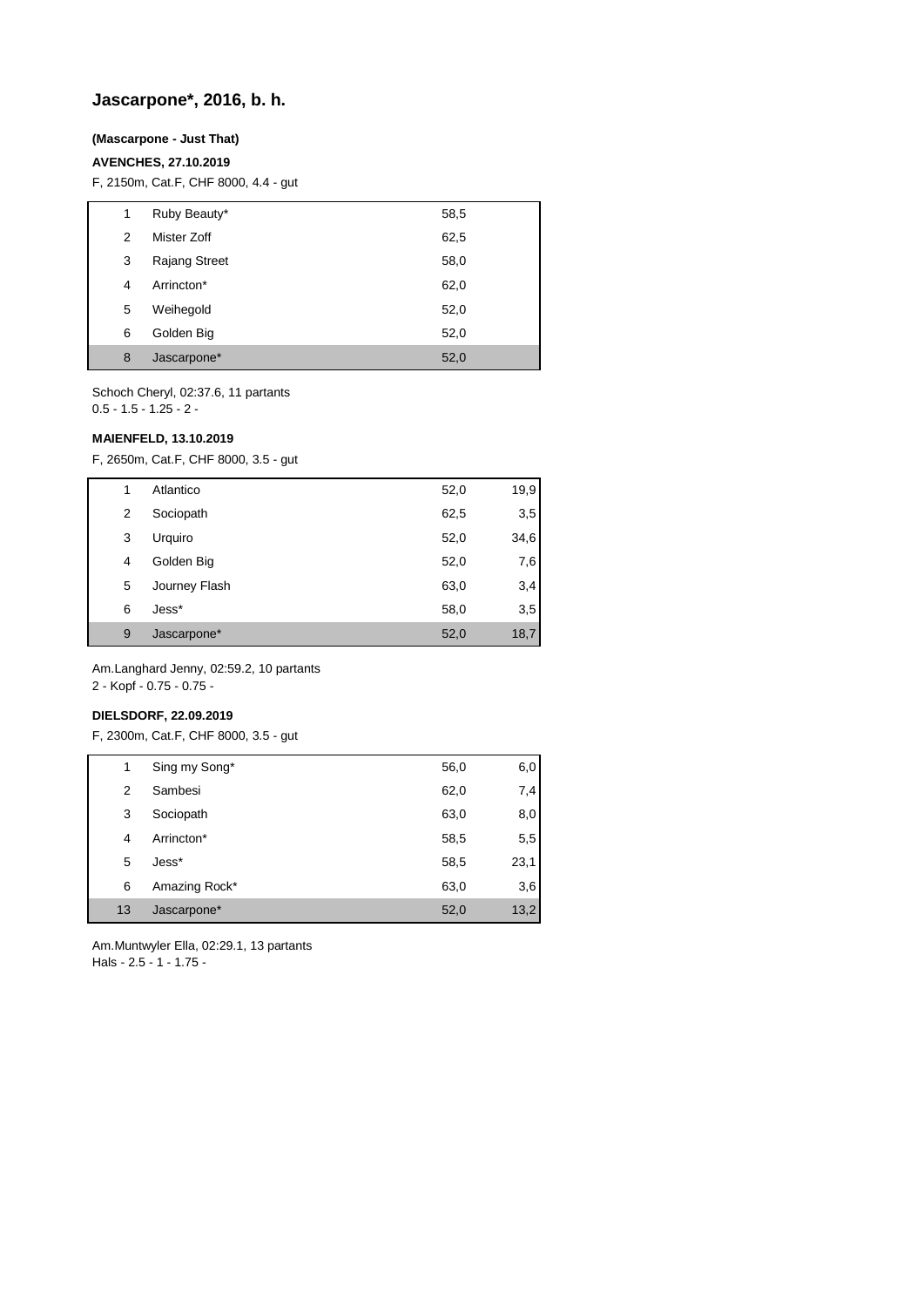# **Journey Flash, 2016, b. h.**

### **(Casamento - Journey's End)**

## **DIELSDORF, 24.10.2021**

F, 2000m, Cat.F, CHF 7000, 3.5 - gut

| 1 | Win Win        | 60,5 | 3,0  |
|---|----------------|------|------|
| 2 | Journey Flash  | 61,0 | 4,3  |
| 3 | Fiesta*        | 55,5 | 6,0  |
| 4 | Shamorin*      | 55,0 | 19,3 |
| 5 | Blue Memories* | 62,5 | 6,1  |
| 6 | Arrincton*     | 56,5 | 5,7  |

Am.Vercelli Arabella, 02:10.0, 10 partants 1.5 - 1.75 - 4 - 0.75 -

### **FRAUENFELD, 05.09.2021**

F, 1850m, Cat.F, CHF 8000, 4 - gut

| 1 | Archi Pink    | 58,0 | 5,0  |
|---|---------------|------|------|
| 2 | Step Up       | 58,5 | 5,5  |
| 3 | Warega        | 55,5 | 15,9 |
| 4 | Scotsh Club*  | 58,5 | 5,0  |
| 5 | Journey Flash | 61,0 | 6,0  |
| 6 | Jeföhl        | 59,5 | 6,3  |

Am.Schnyder Cecilia, 01:59.8, 10 partants

Kopf - k.K. - 1.5 - 0.75 -

# **DIELSDORF, 21.08.2021**

F, 2000m, Cat.F, CHF 7000, 3.5 - gut

| 1 | Moon Gem*      | 55,0 | 24,8 |
|---|----------------|------|------|
| 2 | Fame On You    | 54,0 | 4,8  |
| 3 | Blue Memories* | 60,5 | 5,0  |
| 4 | Thomy Dee      | 60,0 | 3,2  |
| 5 | Weihegold      | 58,5 | 11,8 |
| 6 | Journey Flash  | 61,0 | 3,9  |

Am.Muntwyler Ella, 02:07.3, 9 partants 1.25 - 1.25 - k.K. - 2.5 -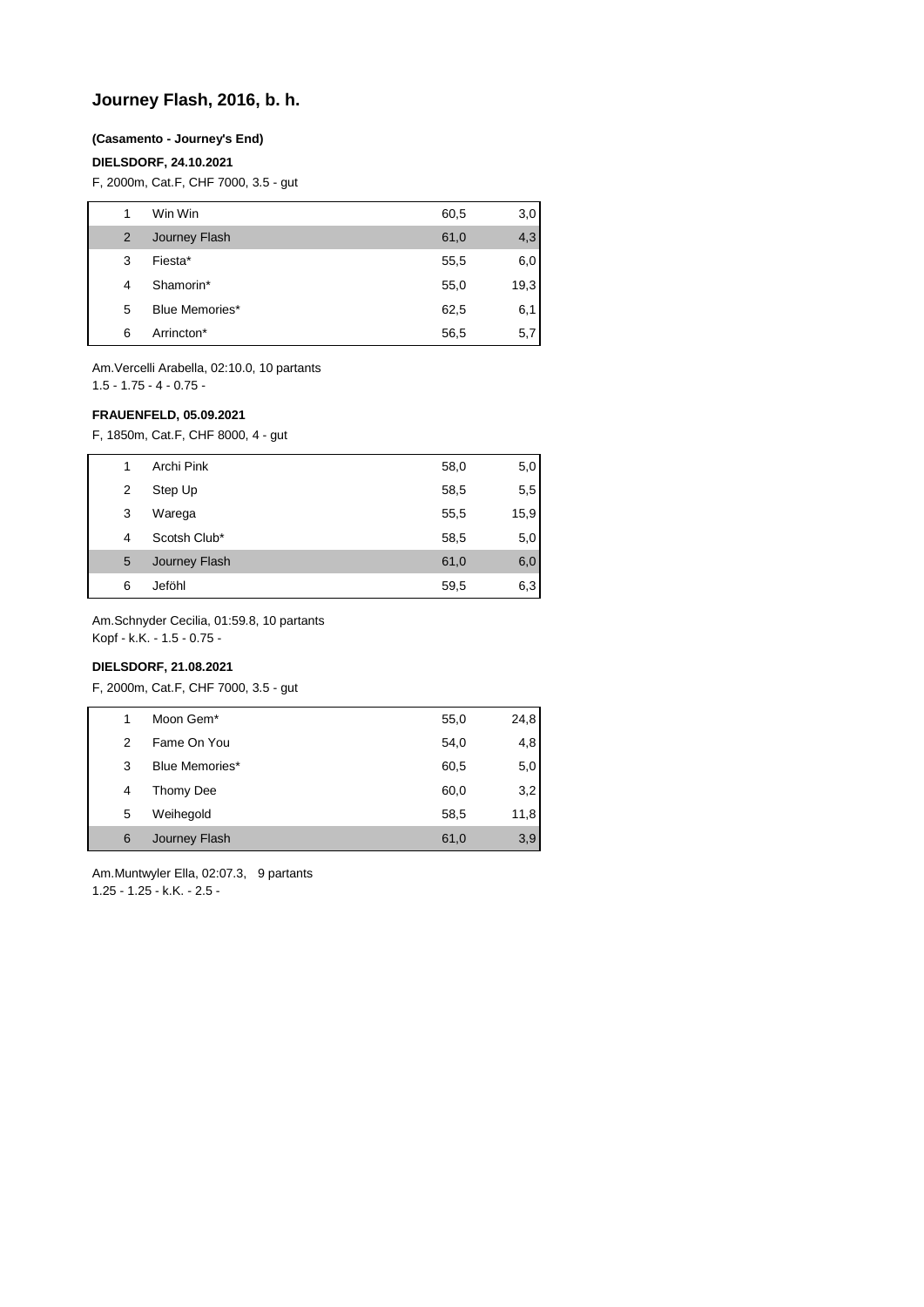# **Larissa\*, 2018, b. f.**

# **(Pastorius - London Beat)**

## **DIELSDORF, 24.10.2021**

F, 3000m, Cat.C, CHF 20000, 3.5 - gut

| 1 | Sir Vulcano   | 58,0 | 2,0  |
|---|---------------|------|------|
| 2 | Hericourt     | 58,0 | 2,9  |
| 3 | Air Space     | 56,5 | 4,6  |
| 4 | Larissa*      | 56,5 | 10,2 |
| 5 | Randolina*    | 56,5 | 14,2 |
| 6 | Billy the Kid | 58,0 | 4,9  |
|   |               |      |      |

Plaçais Olivier, 03:21.2, 6 partants  $4 - 1.5 - 1.25 - 1$ 

# **AVENCHES, 14.10.2021**

F, 2150m, Cat.F, CHF 8000, 3.9 - gut

| 1 | Jeföhl                | 54,5 | 16,2 |
|---|-----------------------|------|------|
| 2 | Pontero               | 63,0 | 3,4  |
| 3 | Moon Gem <sup>*</sup> | 61,0 | 8,4  |
| 4 | Fame On You           | 59,0 | 6,1  |
| 5 | Larissa*              | 59,0 | 8,9  |
| 6 | Scotsh Club*          | 56,5 | 15,3 |

Bürgin Tim, 02:23.6, 14 partants

Hals - 0.25 - 1 - 3.5 -

# **AVENCHES, 18.09.2021**

F, 1600m, Cat.F, CHF 8000, 3.9 - gut

| 1  | Step Up          | 60,0 | 2,5  |
|----|------------------|------|------|
| 2  | Ophelia          | 53,5 | 19,8 |
| 3  | Warega           | 56,5 | 8,8  |
| 4  | Dancing Diamond* | 53,5 | 8,9  |
| 5  | Myrina*          | 58,5 | 5,5  |
| 6  | Zarnia           | 58,5 | 21,1 |
| 10 | Larissa*         | 59,5 | 8,2  |

Schneider Carina, 01:40.7, 10 partants

2 - 0.75 - k.K. - Kopf -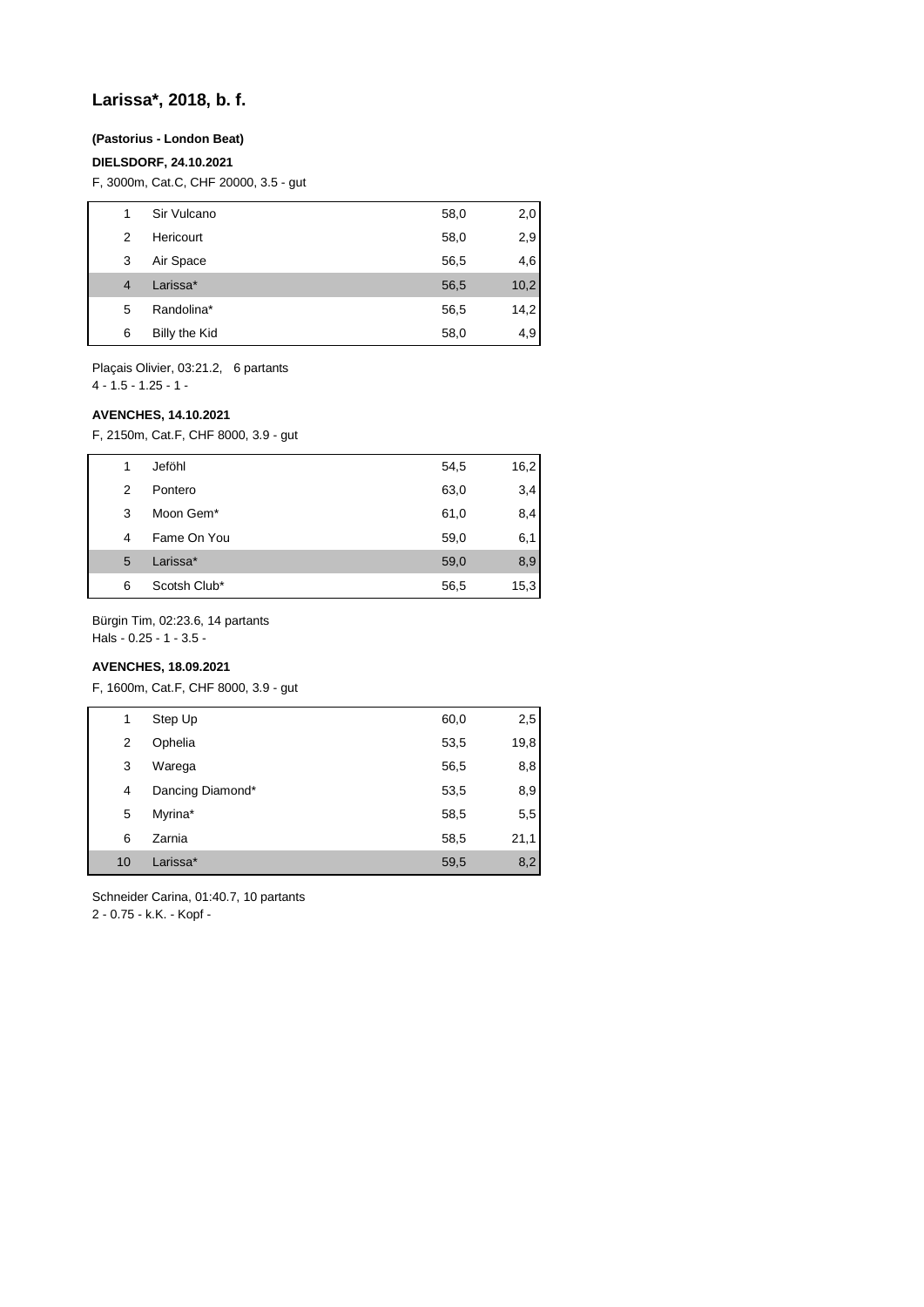# **Managua\*, 2016, b.f. f.**

# **(Shamalgan - Morgaine)**

### **DIELSDORF, 24.10.2021**

F, 1800m, Cat.E, CHF 7000, 3.5 - gut

| 1 | Myrina*    | 55,0 | 9,3  |
|---|------------|------|------|
| 2 | Jeföhl     | 55,5 | 5,0  |
| 3 | Ophelia    | 52,5 | 6,0  |
| 4 | Segantini* | 57,0 | 19,7 |
| 5 | Managua*   | 57,0 | 6,9  |
| 6 | Jashiba*   | 52,5 | 9,4  |

Lheureux Clément, 01:51.2, 12 partants K.K. - 4 - 0.75 - 2 -

#### **AVENCHES, 18.09.2021**

F, 2150m, Cat.E, CHF 9000, 3.9 - gut

| 1 | Mister Zoff | 53,5 | 14,4 |
|---|-------------|------|------|
| 2 | Pontero     | 58,0 | 9,1  |
| 3 | Lordino*    | 60,5 | 23,4 |
| 4 | Nordic Oak  | 60,5 | 46,7 |
| 5 | Maison Bleu | 58,0 | 9,9  |
| 6 | Cri de Lope | 58,5 | 5,7  |
| 9 | Managua*    | 52,0 | 5,6  |

Schoch Cheryl, 02:24.5, 11 partants Kopf - k.K. - Hals - Hals -

# **AVENCHES, 30.08.2021**

F, 2400m, Cat.E, CHF 9000, 3.7 - gut

| 1 | Hericourt   | 57,5 | 2,5  |
|---|-------------|------|------|
| 2 | Managua*    | 53,0 | 5,7  |
| 3 | Cri de Lope | 61,5 | 6,8  |
| 4 | Pontero     | 58,0 | 2,8  |
| 5 | Nordic Oak  | 62,0 | 25,2 |
| 6 | Giulietta*  | 58,0 | 15,8 |

Am.Donzé Yvonne, 02:44.4, 6 partants 1 - Hals - 2.5 - 3.5 -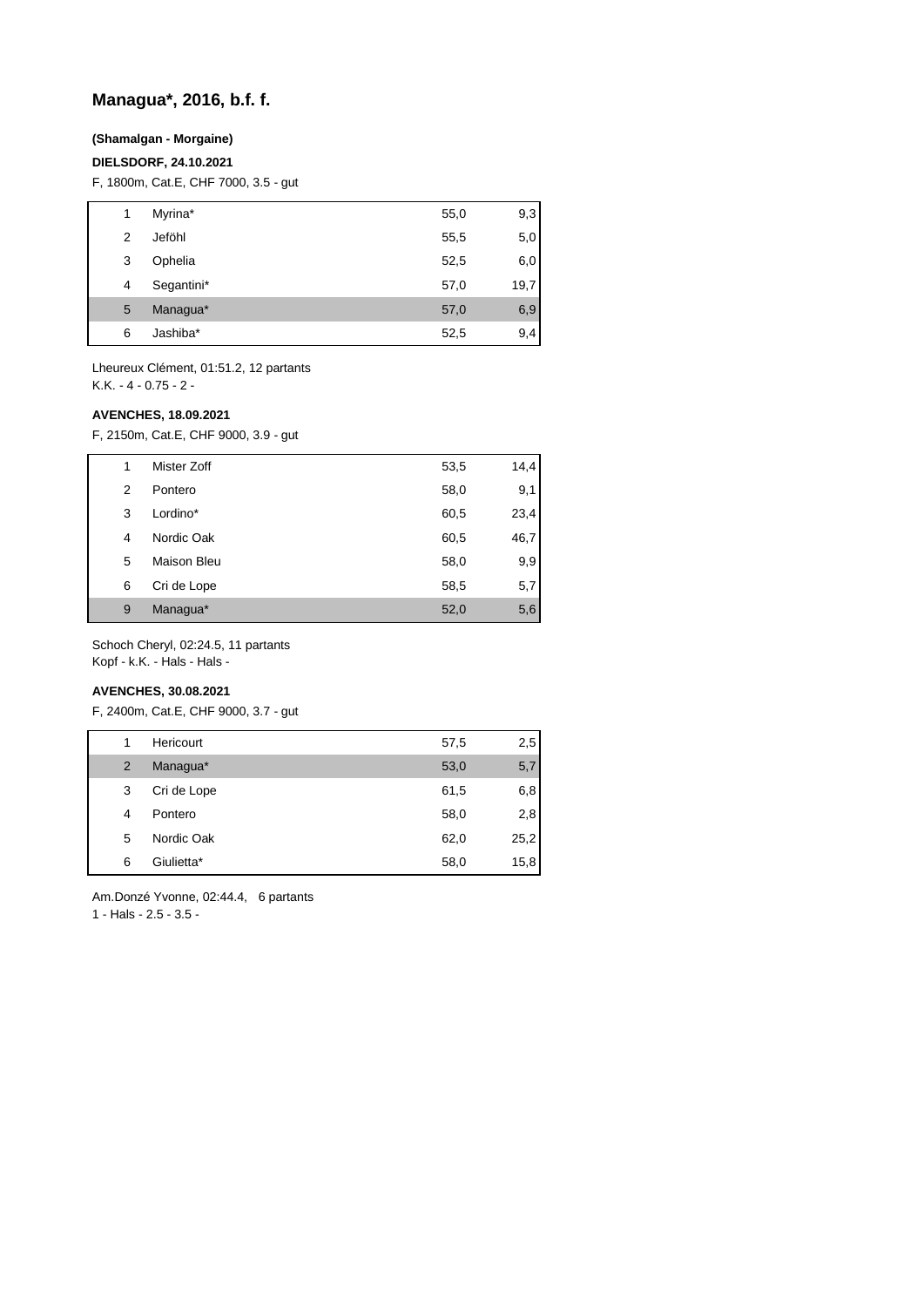# **Pique Dame\*, 2018, b. f.**

## **(Vadamos - Pasalsa)**

### **AVENCHES, 14.10.2021**

F, 2150m, Cat.F, CHF 8000, 3.9 - gut

| 1  | Jeföhl       | 54,5 | 16,2 |
|----|--------------|------|------|
| 2  | Pontero      | 63,0 | 3,4  |
| 3  | Moon Gem*    | 61,0 | 8,4  |
| 4  | Fame On You  | 59,0 | 6,1  |
| 5  | Larissa*     | 59,0 | 8,9  |
| 6  | Scotsh Club* | 56,5 | 15,3 |
| 12 | Pique Dame*  | 58,0 | 13,4 |

Lheureux Clément, 02:23.6, 14 partants Hals - 0.25 - 1 - 3.5 -

# **DIELSDORF, 26.09.2021**

F, 2000m, Cat.F, CHF 8000, 4 - gut

| 1 | Fleur d'Ipanema | 60,5 | 6,6  |
|---|-----------------|------|------|
| 2 | Arrincton*      | 53,5 | 15,2 |
| 3 | Win Win         | 59,0 | 5,8  |
| 4 | Jazou*          | 59,0 | 5,7  |
| 5 | Shamorin*       | 55,0 | 21,1 |
| 6 | Sabayonne*      | 58,5 | 22,1 |
| 7 | Pique Dame*     | 57,0 | 6,3  |

Werder Pablo, 02:10.7, 13 partants 1.25 - 1 - 1.25 - 1 -

#### **AVENCHES, 24.08.2021**

F, 2150m, Cat.F, CHF 8000, 4 - gut

|   | Pique Dame*    | 52,5 | 9,1 |
|---|----------------|------|-----|
| 2 | Billy the Kid  | 53,5 | 3,3 |
| 3 | Carya*         | 58,5 | 3,5 |
| 4 | Magic Mike*    | 61,5 | 3,8 |
| 5 | Zana's Dancer* | 62,0 | 4,5 |

Zwahlen Karin, 02:24.2, 5 partants  $0.5 - 2 - 2.5 - 9$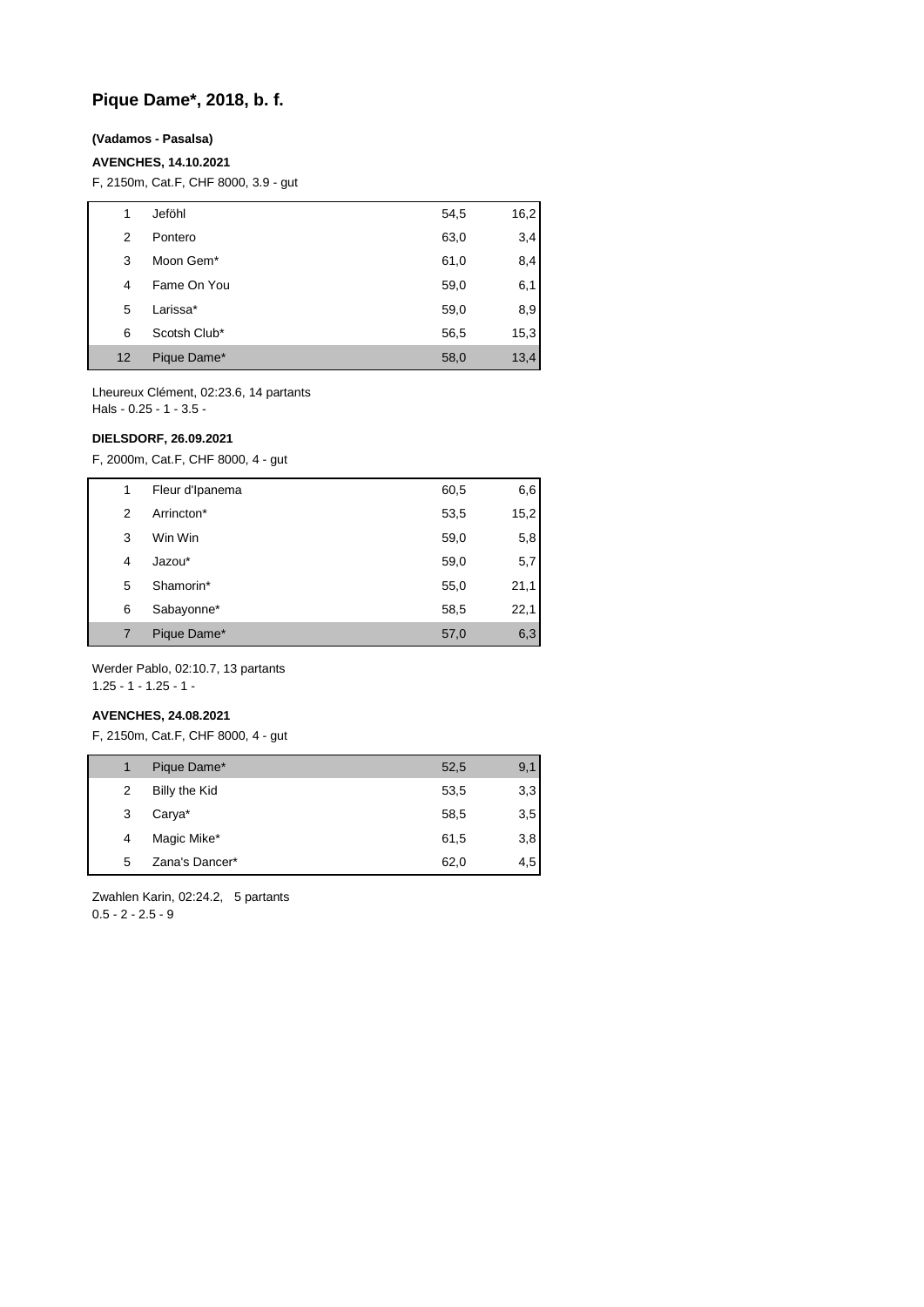# **Qadan, 2014, b. h.**

**(Lando - Quila)**

# **AVENCHES, 18.09.2021**

F, 2150m, Cat.E, CHF 9000, 3.9 - gut

| 1  | Mister Zoff        | 53,5 | 14,4 |
|----|--------------------|------|------|
| 2  | Pontero            | 58,0 | 9,1  |
| 3  | Lordino*           | 60,5 | 23,4 |
| 4  | Nordic Oak         | 60,5 | 46,7 |
| 5  | <b>Maison Bleu</b> | 58,0 | 9,9  |
| 6  | Cri de Lope        | 58,5 | 5,7  |
| 11 | Qadan              | 52,0 | 4,2  |

Am.Langhard Jenny, 02:24.5, 11 partants Kopf - k.K. - Hals - Hals -

# **AVENCHES, 24.08.2021**

F, 1800m, Cat.F, CHF 8000, 4 - gut

|   | Kind of Cool   | 58,0 | 2,3  |
|---|----------------|------|------|
| 2 | Qadan          | 62,5 | 4,5  |
| 3 | Sabayonne*     | 52,0 | 17,8 |
| 4 | Jashiba*       | 58,5 | 3,5  |
| 5 | Warega         | 59,0 | 7,1  |
| 6 | Room for Glory | 52,0 | 18,4 |

Schiergen Dennis, 02:03.5, 6 partants

1.5 - 1 - Hals - 5 -

# **DIELSDORF, 15.08.2020**

F, 2000m, Cat.F, CHF 6000, 4 - gut

| 1              | Jeföhl              | 56,5 | 11,7 |
|----------------|---------------------|------|------|
| $\overline{2}$ | Qadan               | 61,0 | 7,1  |
| 3              | <b>Muddy Waters</b> | 57,0 | 4,5  |
| 4              | Cri de Lope         | 62,0 | 8,0  |
| 5              | Tenorio             | 60,0 | 3,7  |
| 6              | Magic Mike*         | 57,0 | 24,0 |

Schiergen Dennis, 02:08.3, 11 partants

3 - 1.5 - Hals - 1.75 -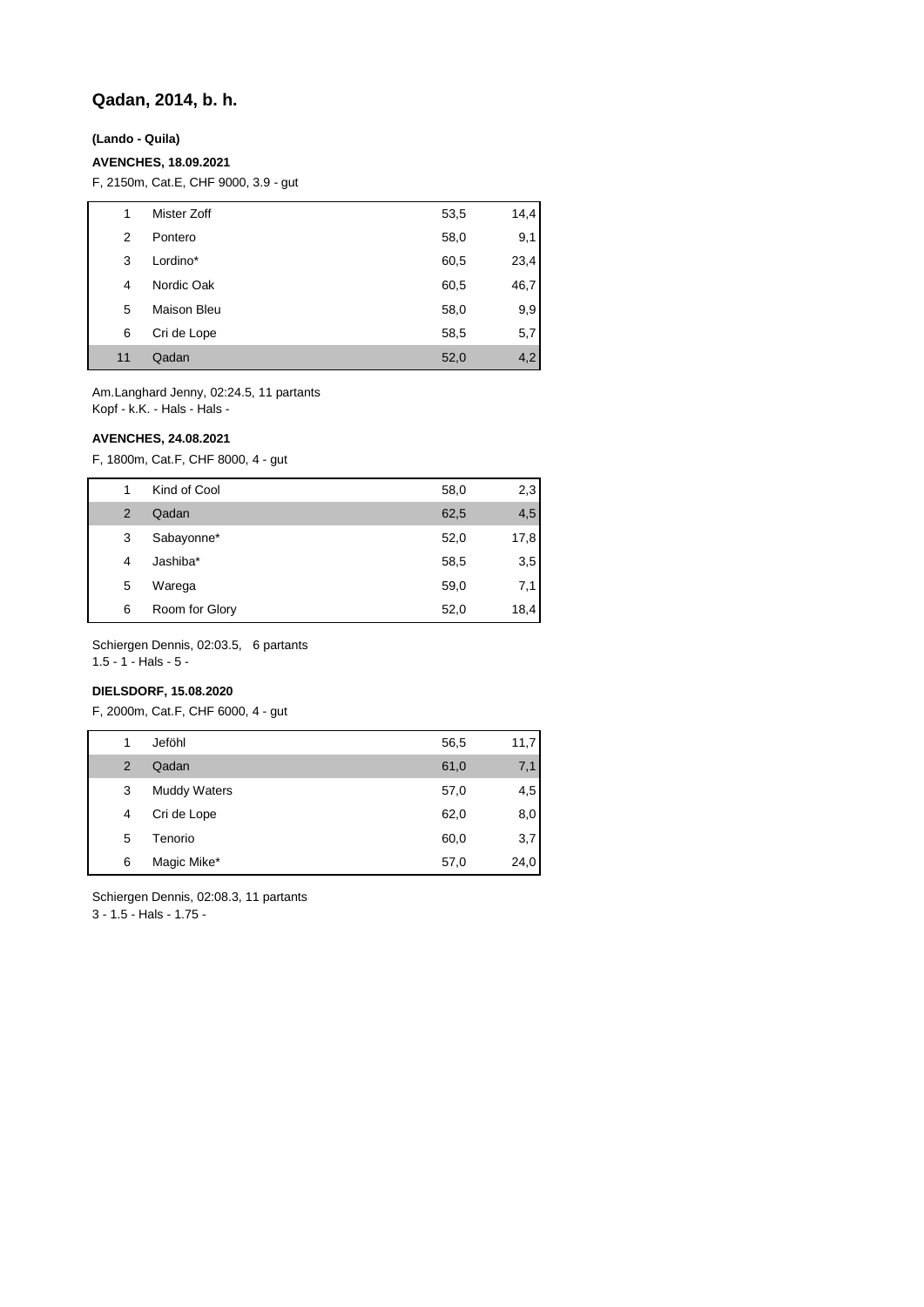# **Randolina\*, 2018, gr. f.**

# **(Elvstroem - Rafale Bere)**

## **DIELSDORF, 24.10.2021**

F, 3000m, Cat.C, CHF 20000, 3.5 - gut

| 1 | Sir Vulcano   | 58,0 | 2,0  |
|---|---------------|------|------|
| 2 | Hericourt     | 58,0 | 2,9  |
| 3 | Air Space     | 56,5 | 4,6  |
| 4 | Larissa*      | 56,5 | 10,2 |
| 5 | Randolina*    | 56,5 | 14,2 |
| 6 | Billy the Kid | 58,0 | 4,9  |

Guilbert Nicolas, 03:21.2, 6 partants 4 - 1.5 - 1.25 - 1 -

#### **MAIENFELD, 03.10.2021**

F, 2650m, Cat.F, CHF 8000, 2.5 - fest

| 1  | Garde Royale (H) | 58,0 | 3,9  |
|----|------------------|------|------|
| 2  | Ganador*         | 63,0 | 2,8  |
| 3  | Sociopath        | 62,0 | 4,8  |
| 4  | Atlantico        | 57,0 | 4,9  |
| 5  | <b>Well Care</b> | 53,5 | 8,7  |
| 93 | Randolina*       | 52,0 | 14,1 |

Zwahlen Karin, 02:52.8, 7 partants

1.75 - 3 - 6 - Weile

# **AVENCHES, 18.08.2021**

F, 2400m, Cat.F, CHF 8000, 3.7 - gut

| 1 | Scappato (H)     | 61,0 | 1,9  |
|---|------------------|------|------|
| 2 | Ganador*         | 61,0 | 4,9  |
| 3 | Air Space        | 52,5 | 7,8  |
| 4 | <b>Baraclaas</b> | 62,0 | 8,8  |
| 5 | Astrakhan        | 53,0 | 23,3 |
| 6 | Randolina*       | 52,0 | 14,6 |

Zwahlen Karin, 02:45.9, 7 partants 1.5 - 1.5 - Hals - Hals -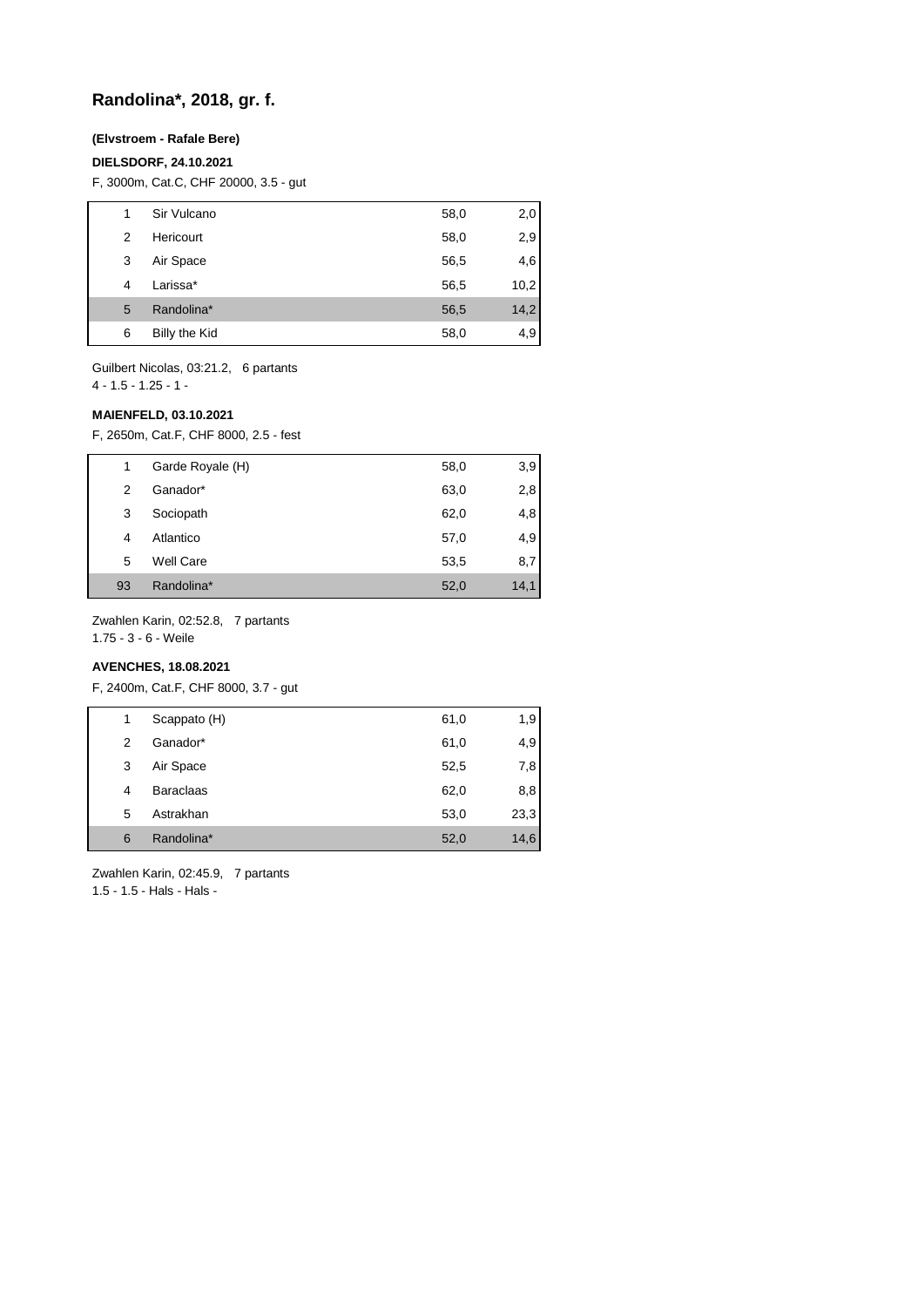# **Corniche Bay, 2017, al. h.**

# **(Anjaal - Nordkappe)**

#### **DIELSDORF, 24.10.2021**

F, 1800m, Cat.E, CHF 7000, 3.5 - gut

| 1 | Myrina*      | 55,0 | 9,3  |
|---|--------------|------|------|
| 2 | Jeföhl       | 55,5 | 5,0  |
| 3 | Ophelia      | 52,5 | 6,0  |
| 4 | Segantini*   | 57,0 | 19,7 |
| 5 | Managua*     | 57,0 | 6,9  |
| 6 | Jashiba*     | 52,5 | 9,4  |
| 7 | Corniche Bay | 59,0 | 13,4 |

Am.Schnyder Cecilia, 01:51.2, 12 partants K.K. - 4 - 0.75 - 2 -

### **AVENCHES, 14.10.2021**

F, 1800m, Cat.E, CHF 9000, 3.9 - gut

| 1 | Reybus              | 57,0 | 4,5  |
|---|---------------------|------|------|
| 2 | Shooting            | 59,5 | 5,8  |
| 3 | Fairy Wish          | 56,0 | 9,0  |
| 4 | Top Cat             | 57,0 | 13,4 |
| 5 | Jazou*              | 52,0 | 8,2  |
| 6 | <b>Corniche Bay</b> | 56,0 | 16,0 |

Bürgin Tim, 01:59.2, 10 partants

0.75 - 1.5 - 2 - 1.5 -

# **AVENCHES, 30.08.2021**

F, 1600m, Cat.E, CHF 9000, 3.7 - gut

| 1 | Myrina*          | 52,0 | 5,2  |
|---|------------------|------|------|
| 2 | Reybus           | 60,0 | 3,2  |
| 3 | Dancing Diamond* | 52,0 | 26,9 |
| 4 | Thomy Dee        | 52,5 | 6,2  |
| 5 | Heloagain        | 62,5 | 11,2 |
| 6 | Corniche Bay     | 59,0 | 3,8  |

Plaçais Olivier, 01:39.2, 8 partants 0.75 - 0.75 - Hals - k.K. -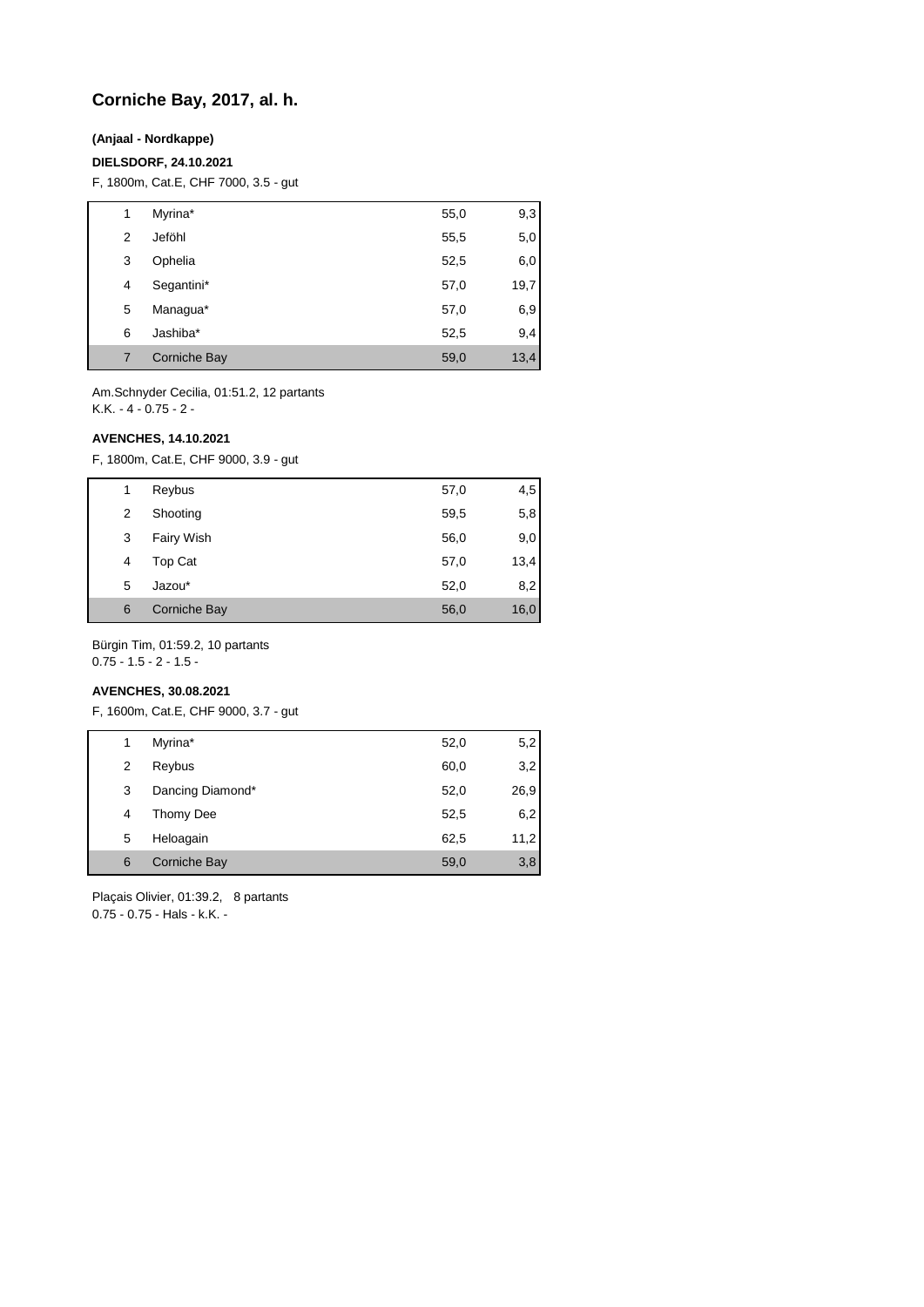# **Jashiba\*, 2016, b. f.**

#### **(Calming Influence - Just Call Me)**

### **DIELSDORF, 24.10.2021**

F, 1800m, Cat.E, CHF 7000, 3.5 - gut

| 1 | Myrina*    | 55,0 | 9,3  |
|---|------------|------|------|
| 2 | Jeföhl     | 55,5 | 5,0  |
| 3 | Ophelia    | 52,5 | 6,0  |
| 4 | Segantini* | 57,0 | 19,7 |
| 5 | Managua*   | 57,0 | 6,9  |
| 6 | Jashiba*   | 52,5 | 9,4  |

Besenyei Ferenc, 01:51.2, 12 partants K.K. - 4 - 0.75 - 2 -

#### **AVENCHES, 24.08.2021**

F, 1800m, Cat.F, CHF 8000, 4 - gut

|                | Kind of Cool   | 58,0 | 2,3  |
|----------------|----------------|------|------|
| 2              | Qadan          | 62,5 | 4,5  |
| 3              | Sabayonne*     | 52,0 | 17,8 |
| $\overline{4}$ | Jashiba*       | 58,5 | 3,5  |
| 5              | Warega         | 59,0 | 7,1  |
| 6              | Room for Glory | 52,0 | 18,4 |

Lemée Julien, 02:03.5, 6 partants

1.5 - 1 - Hals - 5 -

# **AVENCHES, 08.08.2021**

F, 1600m, Cat.F, CHF 8000, 3.7 - gut

| 1 | Corniche Bay         | 62,0 | 3,3  |
|---|----------------------|------|------|
| 2 | Reybus               | 62,0 | 4,2  |
| 3 | Arrincton*           | 55,5 | 8,9  |
| 4 | Fame On You          | 54,0 | 6,2  |
| 5 | Jashiba*             | 60,5 | 6,4  |
| 6 | <b>Third Fantasy</b> | 55,5 | 19,7 |

Lemée Julien, 01:51.3, 7 partants 0.25 - k.K. - Hals - 2 -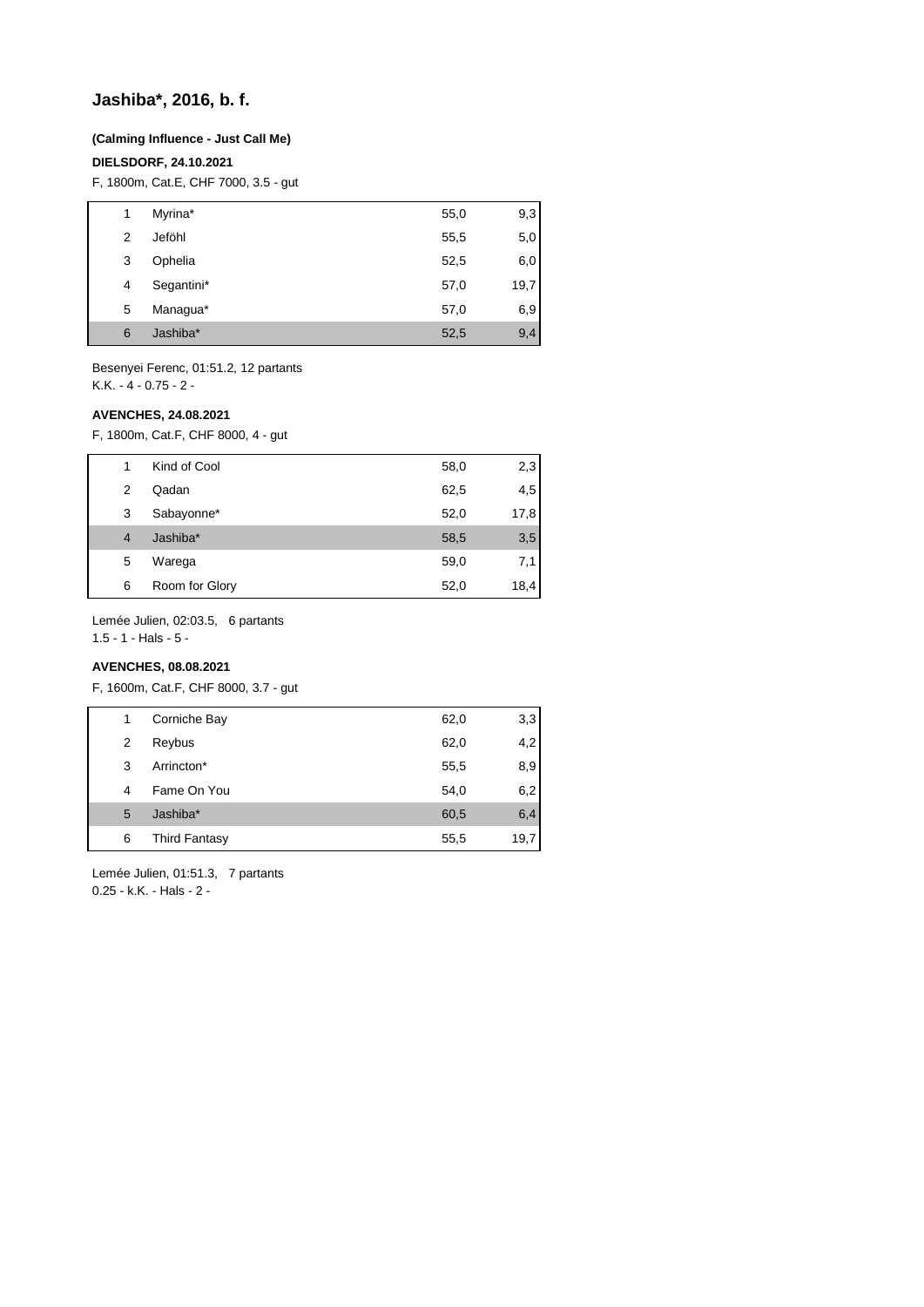# **Jazou\*, 2018, b. f.**

# **(Zazou - Just Call Me)**

### **AVENCHES, 14.10.2021**

F, 1800m, Cat.E, CHF 9000, 3.9 - gut

| 1 | Reybus       | 57,0 | 4,5  |
|---|--------------|------|------|
| 2 | Shooting     | 59,5 | 5,8  |
| 3 | Fairy Wish   | 56,0 | 9,0  |
| 4 | Top Cat      | 57,0 | 13,4 |
| 5 | Jazou*       | 52,0 | 8,2  |
| 6 | Corniche Bay | 56,0 | 16,0 |

Am.Schnyder Cecilia, 01:59.2, 10 partants  $0.75 - 1.5 - 2 - 1.5 -$ 

#### **DIELSDORF, 26.09.2021**

F, 2000m, Cat.F, CHF 8000, 4 - gut

| 1 | Fleur d'Ipanema | 60,5 | 6,6  |
|---|-----------------|------|------|
| 2 | Arrincton*      | 53,5 | 15,2 |
| 3 | Win Win         | 59,0 | 5,8  |
| 4 | Jazou*          | 59,0 | 5,7  |
| 5 | Shamorin*       | 55,0 | 21,1 |
| 6 | Sabayonne*      | 58,5 | 22,1 |

Am.Schnyder Cecilia, 02:10.7, 13 partants

1.25 - 1 - 1.25 - 1 -

# **AVENCHES, 24.08.2021**

F, 1800m, Cat.E, CHF 9000, 4 - gut

| 1 | Fairy Wish | 60,5 | 4,4  |
|---|------------|------|------|
| 2 | Larissa*   | 55,5 | 3,9  |
| 3 | Jazou*     | 60,5 | 2,0  |
| 4 | Astrakhan  | 57,0 | 7,8  |
| 5 | Ophelia    | 53,5 | 13,3 |
|   |            |      |      |

Plaçais Olivier, 02:02.1, 5 partants 3.5 - Hals - 5 - Weile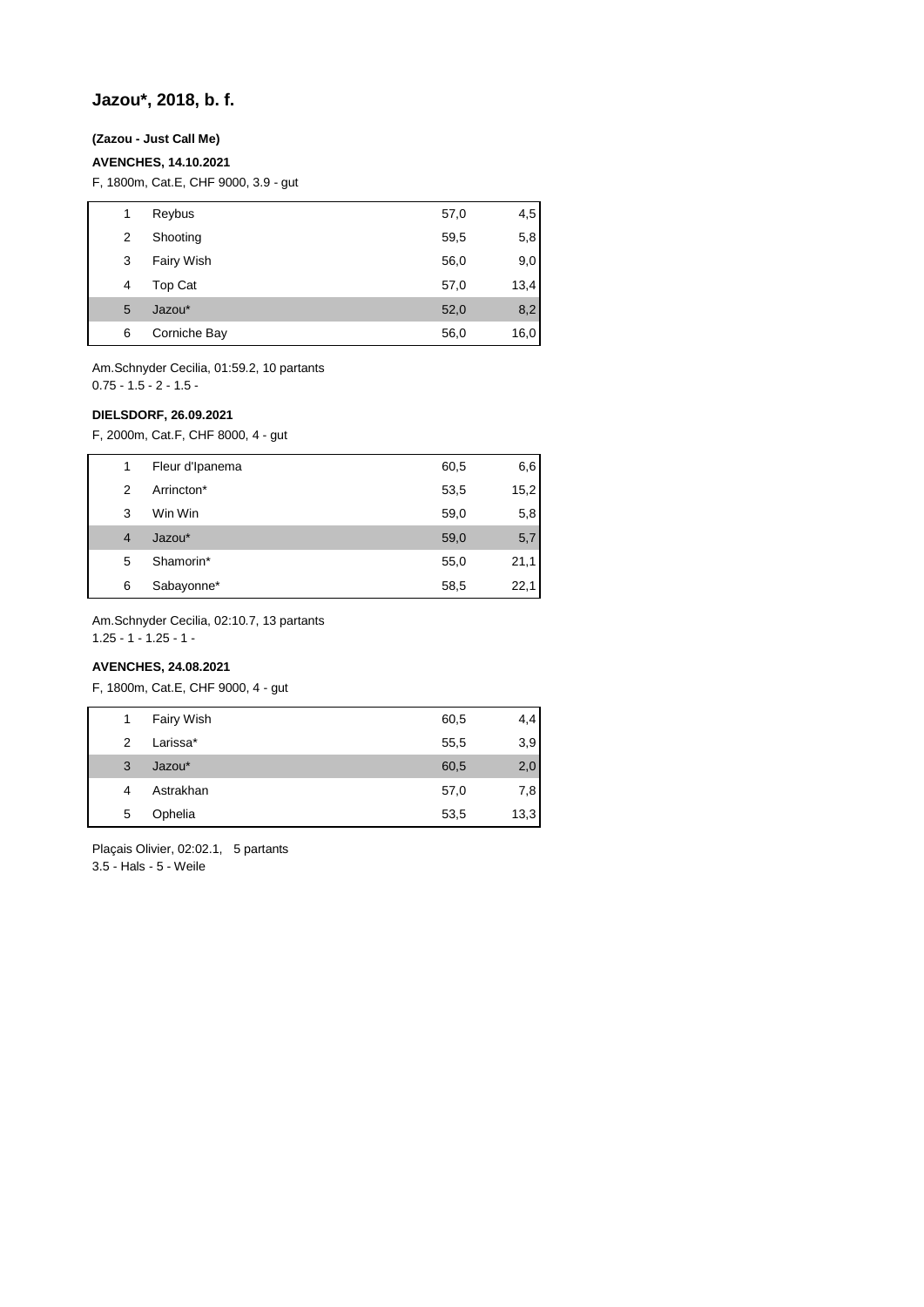# **Ophelia, 2018, b. f.**

### **(Sleeping Indian - Old Glory)**

# **DIELSDORF, 24.10.2021**

F, 1800m, Cat.E, CHF 7000, 3.5 - gut

| 1 | Myrina*    | 55,0 | 9,3  |
|---|------------|------|------|
| 2 | Jeföhl     | 55,5 | 5,0  |
| 3 | Ophelia    | 52,5 | 6,0  |
| 4 | Segantini* | 57,0 | 19,7 |
| 5 | Managua*   | 57,0 | 6,9  |
| 6 | Jashiba*   | 52,5 | 9,4  |
|   |            |      |      |

Guilbert Nicolas, 01:51.2, 12 partants K.K. - 4 - 0.75 - 2 -

### **AVENCHES, 18.09.2021**

F, 1600m, Cat.F, CHF 8000, 3.9 - gut

|   | Step Up          | 60,0 | 2,5  |
|---|------------------|------|------|
| 2 | Ophelia          | 53,5 | 19,8 |
| 3 | Warega           | 56,5 | 8,8  |
| 4 | Dancing Diamond* | 53,5 | 8,9  |
| 5 | Myrina*          | 58,5 | 5,5  |
| 6 | Zarnia           | 58,5 | 21,1 |

Guilbert Nicolas, 01:40.7, 10 partants

2 - 0.75 - k.K. - Kopf -

# **AVENCHES, 24.08.2021**

F, 1800m, Cat.E, CHF 9000, 4 - gut

| 1 | Fairy Wish | 60,5 | 4,4  |
|---|------------|------|------|
| 2 | Larissa*   | 55,5 | 3,9  |
| 3 | Jazou*     | 60,5 | 2,0  |
| 4 | Astrakhan  | 57,0 | 7,8  |
| 5 | Ophelia    | 53,5 | 13,3 |

Schoch Cheryl, 02:02.1, 5 partants 3.5 - Hals - 5 - Weile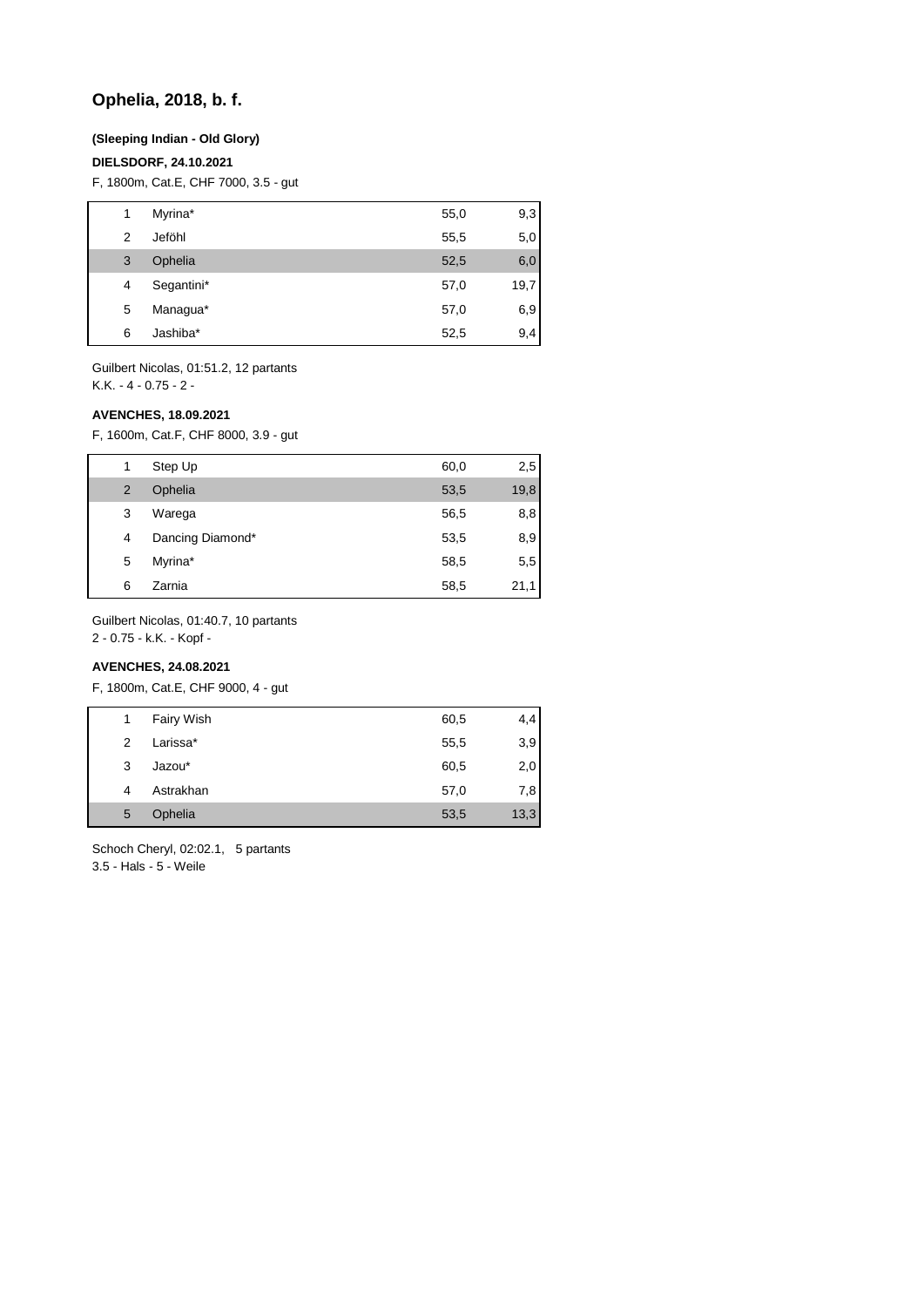# **South Carolina, 2018, b. f.**

#### **(Footstepsinthesand - Miss Mocca)**

# **Grande-Bretagne - Chelmsford, 09.10.2021**

F, 1200m, Cat.E

4 South Carolina

# **Grande-Bretagne - Chelmsford, 16.09.2021**

F, 1600m, Cat.E

11 South Carolina

# **Grande-Bretagne - Lingfield, 07.08.2021**

F, 1600m, Cat.E

4 South Carolina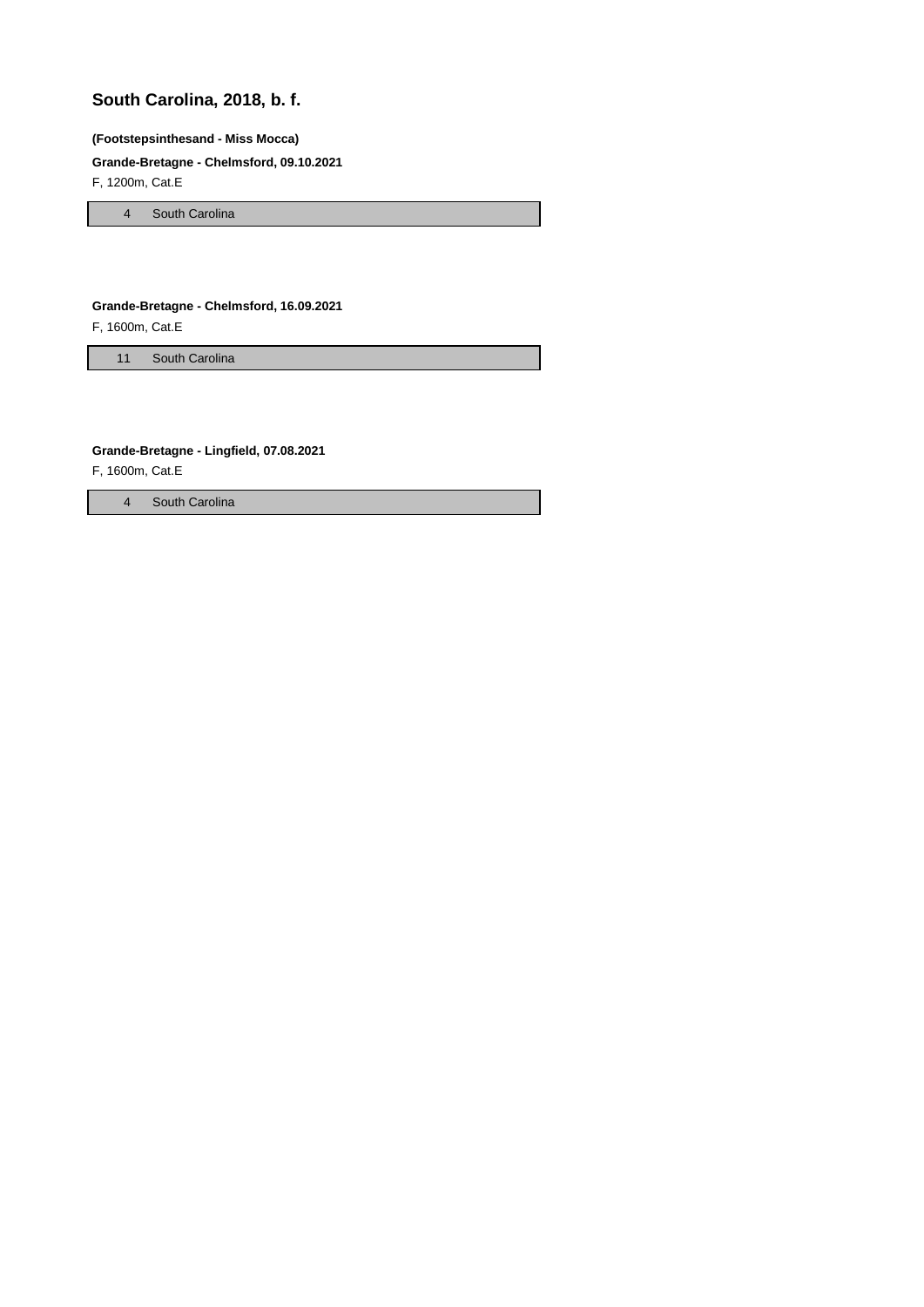# **Thomy Dee, 2013, b. h.**

# **(Dylan Thomas - Coachhouse Lady)**

## **DIELSDORF, 24.10.2021**

F, 2000m, Cat.F, CHF 7000, 3.5 - gut

| 1 | Win Win          | 60,5 | 3,0  |
|---|------------------|------|------|
| 2 | Journey Flash    | 61,0 | 4,3  |
| 3 | Fiesta*          | 55,5 | 6,0  |
| 4 | Shamorin*        | 55,0 | 19,3 |
| 5 | Blue Memories*   | 62,5 | 6,1  |
| 6 | Arrincton*       | 56,5 | 5,7  |
| 9 | <b>Thomy Dee</b> | 60,0 | 5,5  |

Besenyei Ferenc, 02:10.0, 10 partants 1.5 - 1.75 - 4 - 0.75 -

## **DIELSDORF, 26.09.2021**

F, 2000m, Cat.F, CHF 8000, 4 - gut

| 1 | Fleur d'Ipanema  | 60,5 | 6,6  |
|---|------------------|------|------|
| 2 | Arrincton*       | 53,5 | 15,2 |
| 3 | Win Win          | 59,0 | 5,8  |
| 4 | Jazou*           | 59,0 | 5,7  |
| 5 | Shamorin*        | 55,0 | 21,1 |
| 6 | Sabayonne*       | 58,5 | 22,1 |
| 8 | <b>Thomy Dee</b> | 63,0 | 14,9 |

Am.Vercelli Arabella, 02:10.7, 13 partants 1.25 - 1 - 1.25 - 1 -

#### **AVENCHES, 30.08.2021**

F, 1600m, Cat.E, CHF 9000, 3.7 - gut

| 1              | Myrina*          | 52,0 | 5,2  |
|----------------|------------------|------|------|
| 2              | Reybus           | 60,0 | 3,2  |
| 3              | Dancing Diamond* | 52,0 | 26,9 |
| $\overline{4}$ | Thomy Dee        | 52,5 | 6,2  |
| 5              | Heloagain        | 62,5 | 11,2 |
| 6              | Corniche Bay     | 59,0 | 3,8  |

Am.Kessler Nadja, 01:39.2, 8 partants 0.75 - 0.75 - Hals - k.K. -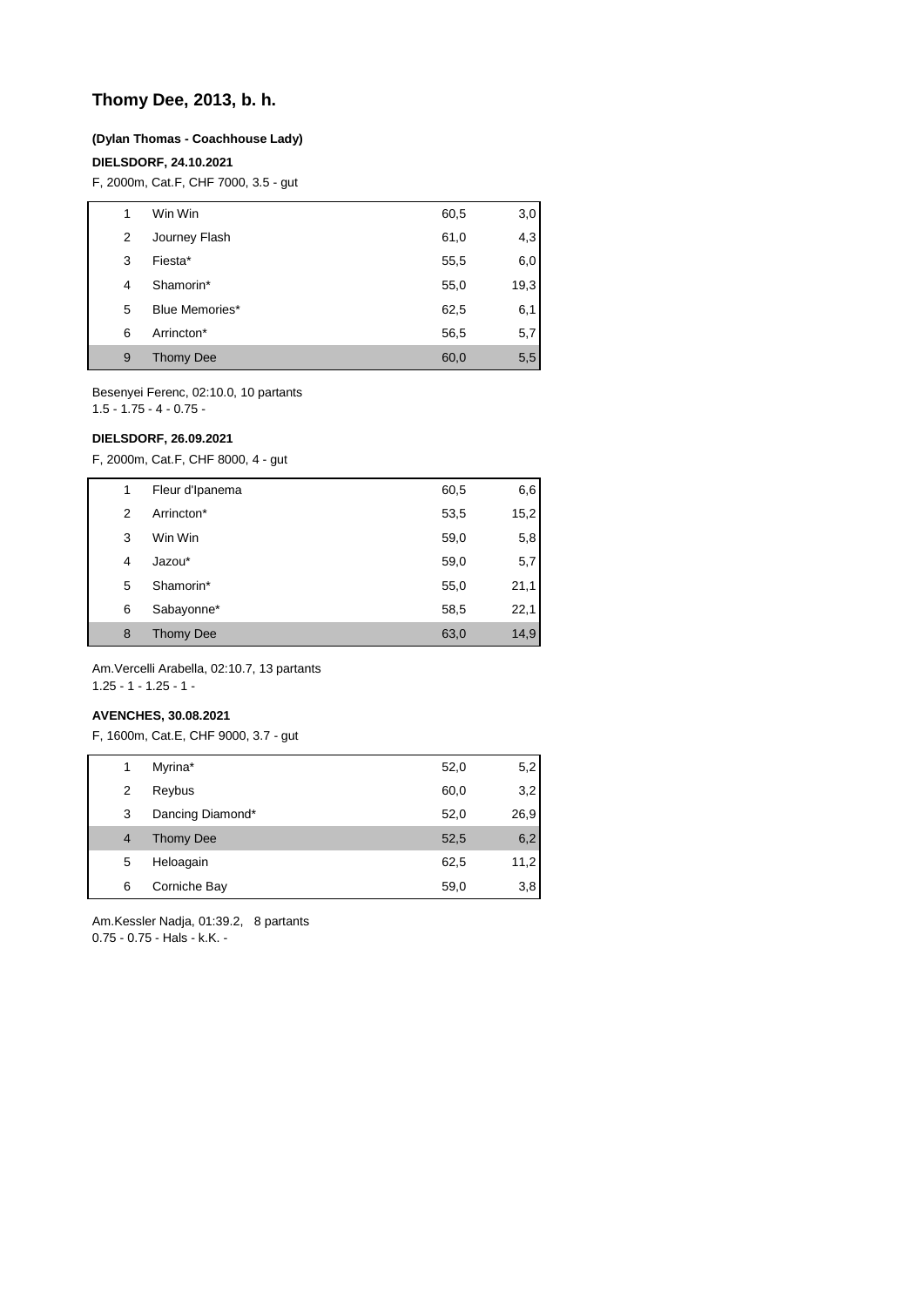# **Warega, 2015, b.f. f.**

#### **(Penny's Picnic - Miss Carmie)**

### **AVENCHES, 18.09.2021**

F, 1600m, Cat.F, CHF 8000, 3.9 - gut

| 1 | Step Up          | 60,0 | 2,5  |
|---|------------------|------|------|
| 2 | Ophelia          | 53,5 | 19,8 |
| 3 | Warega           | 56,5 | 8,8  |
| 4 | Dancing Diamond* | 53,5 | 8,9  |
| 5 | Myrina*          | 58,5 | 5,5  |
| 6 | Zarnia           | 58,5 | 21,1 |

Lheureux Clément, 01:40.7, 10 partants 2 - 0.75 - k.K. - Kopf -

# **FRAUENFELD, 05.09.2021**

F, 1850m, Cat.F, CHF 8000, 4 - gut

|   | Archi Pink    | 58,0 | 5,0  |
|---|---------------|------|------|
| 2 | Step Up       | 58,5 | 5,5  |
| 3 | Warega        | 55,5 | 15,9 |
| 4 | Scotsh Club*  | 58,5 | 5,0  |
| 5 | Journey Flash | 61,0 | 6,0  |
| 6 | Jeföhl        | 59,5 | 6,3  |

Lheureux Clément, 01:59.8, 10 partants

Kopf - k.K. - 1.5 - 0.75 -

# **AVENCHES, 24.08.2021**

F, 1800m, Cat.F, CHF 8000, 4 - gut

| 1 | Kind of Cool   | 58,0 | 2,3  |
|---|----------------|------|------|
| 2 | Qadan          | 62,5 | 4,5  |
| 3 | Sabayonne*     | 52,0 | 17,8 |
| 4 | Jashiba*       | 58,5 | 3,5  |
| 5 | Warega         | 59,0 | 7,1  |
| 6 | Room for Glory | 52,0 | 18,4 |

Lheureux Clément, 02:03.5, 6 partants 1.5 - 1 - Hals - 5 -